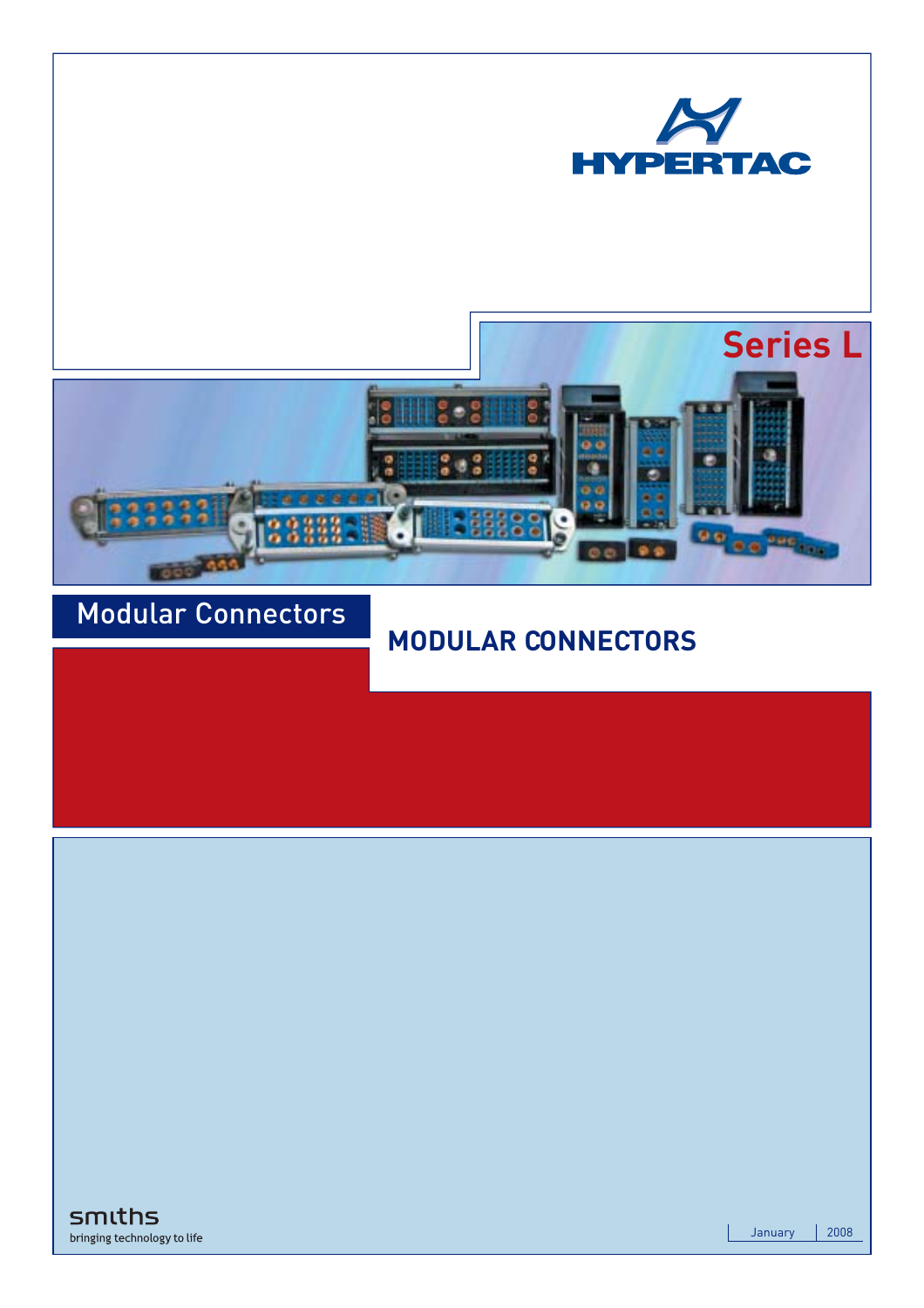# Superior Contact Design

Hypertac is an advanced contact design that satisfies performance requirements previously considered impossible. The shape of the contact sleeve is formed by wires strung at an angle to the socket's axis. When the pin is inserted into this sleeve, the wires stretch around it, providing a number of linear contact paths.

#### The superior design of the Hypertac contact system offers several features and benefits



# Feature **Benefit**

#### *Low Insertion/Extraction Forces*

The controlled angle of the socket wires allows tight control of the pin insertion and extraction forces. The spring wires are smoothly deflected to make line contact with the pin.

#### *Long Contact Life*

The smooth and light wiping action minimizes wear on the contact surfaces. Hypertac Contacts perform up to 100,000 insertion/extraction cycles with no degradation in performance.

#### *Lower Contact Resistance*

Hypertac multiple line contacts provide far greater contact area than other contacts of comparable size. The wiping action of the wires insures a clean and polished contact surface. Tests have shown Hypertac contacts have about half the resistance of conventional contact designs.

#### *Higher Current Ratings*

The design parameters of the Hypertac contact may be modified for any special requirement. For example, the number of wires can be increased in order to distribute the contact area over a larger surface of the mating pin. Thus, the high current carried by each wire because of its intimate line contact, can be multiplied many times.

#### *Immunity to Shock & Vibration*

The low mass and low inertia of the wires enable them to follow the most abrupt or extreme excursions of the pin without the loss of contact. The contact area extends 360° around the pin and is uniform over its entire length. The 3 dimensional symmetry of the Hypertac contact design guarantees electrical continuity regardless of the direction or intensity of external or internal forces.

#### *High Density Interconnect Systems*

Significant reductions in size and weight of sub-system designs can be achieved by employing Hypertac high density connectors with a large number of contacts that do not require additional hardware to overcome mating and un-mating forces.

#### *Low cost of ownership*

Hypertac is ideal for applications that require frequent connector mating cycles, thus eliminating the burden and cost of having to replace the connector or the entire subsystem.

#### *Low Power Consumption*

The lower contact resistance of the Hypertac contact results in a lower voltage drop across the connector which reduces the power consumption and heat generation within the system.

#### *Maximum Contact Performance*

The lower contact resistance of the Hypertac reduces heat build up; therefore Hypertac contacts are able to handle far greater current in smaller contact assemblies without the detrimental effects of high temperature.

#### *Reliability Under Harsh Environmental Conditions*

Harsh environmental conditions require connectors that will sustain their electrical integrity even under the most demanding conditions such as shock and vibration. Hypertac provides unmatched stability in demanding environments when failure is not an option.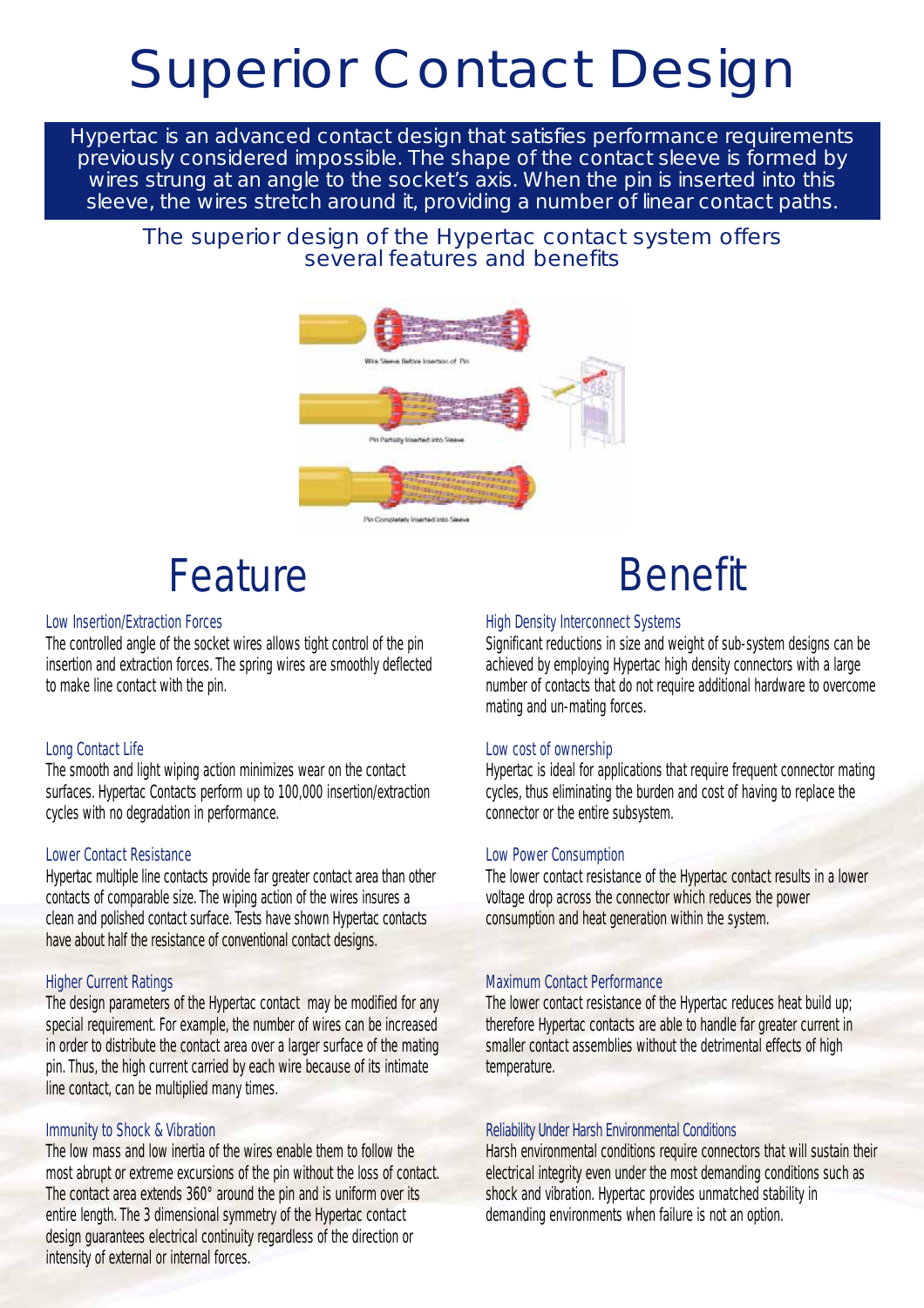

#### **Modular Connectors**



Hypertac® modular connectors employ a do-it-yourself system based on the building block principle.

They offer a wide variety of combinations available in a single connector frame. Thus, the user is capable of selecting the connector that fulfills the exact requirements with off-the-shelf components.

One of the many advantages of the Hypertac® contact used is its low extraction and insertion forces. In this application it enables the user to assemble large numbers of contacts into a connector which is still able to mate and unmate smoothly and easily

The modular connectors series can be built up for the following:

- Rack and panel applications
	- Standard
	- With jackscrews
	- With floating mounting
- Cable applications
	- Hooded with rounded or flat cable clamps
	- With jack screws
- Program applications

The system is composed of two basic elements: the modules and the frames.

1. The modules are the connector elements of the system. Various types of contacts are available, such as signal, power, coaxial, high voltage, etc. These contacts are mounted in small plastic blocks. Crimp contacts are also available in plastic blocks that can be mounted individually or together into the frame. The width of each module block is designated in units.

The modules have fixed contacts with:

| 2                 | contacts | @ 50 amps    | (type M)             |  |
|-------------------|----------|--------------|----------------------|--|
| 2                 | contacts | @ 25 amps    | (type C)             |  |
| 2                 | contacts | shielded     | (type E)             |  |
| 2                 | contacts | high voltage | (type H)             |  |
| 2                 | contacts | @ 200 amps   | (type I)             |  |
| 2                 | contacts | fiber optic  | (type Y)             |  |
| З                 | contacts | @ 15 amps    | (type B)             |  |
| 4                 | contacts | @ 15 amps    | (type N)             |  |
| 5                 | contacts | @ 8 amps     | (type A)             |  |
| 9                 | contacts | @ 5 amps     | (type Q)             |  |
| 9                 | contacts | @ 8 amps     | (type G)             |  |
| 17                | contacts | @ 5 amps     | (typ <sub>e</sub> D) |  |
| Coaxial contacts: |          |              |                      |  |

2 contacts (type J) 2 contacts (type K) 3 contacts (type L)

Removable contacts:

|    | 2 contacts  | @ 25 or 50 amps | (type Z)  |
|----|-------------|-----------------|-----------|
| 3  | contacts    | @ 15 amps       | (type W)  |
|    | 5 contacts  | @ 8 amps        | (type T)  |
|    | 5 contacts  | @ 8 amps        | (type X)  |
|    | 17 contacts | @ 8 amps        | (type O)  |
| 30 | contacts    | @ 3 amps        | (type LW) |

2. They range from a basic frame consisting of 2 side rails and 2 end caps to more complex versions with jack screws, hoods, cable clamps, etc. All frames are available in numerous lengths to conform to almost any combination of modules. With the modular Series, specially designed connectors can be purchased quickly and inexpensively, eliminating the extra cost and delay of custom tooling.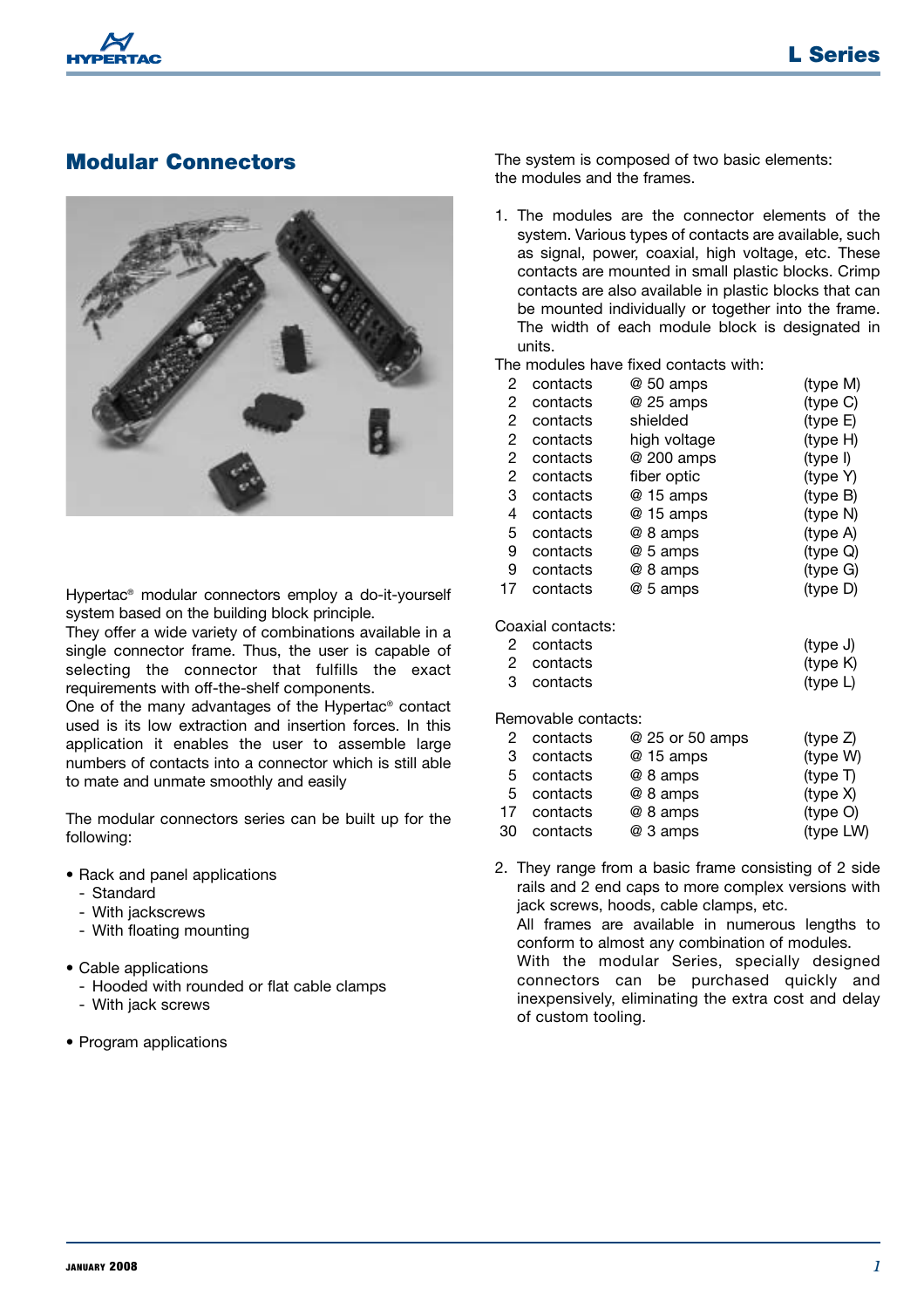

#### **Index**

| <b>General Notes</b> |               |  | 3 |
|----------------------|---------------|--|---|
|                      |               |  | 4 |
| "А"                  | Series        |  |   |
| "В"                  | <b>Series</b> |  |   |
| "Н"                  | Series        |  |   |
| "J"                  | Series        |  |   |
|                      | "JS" Series   |  |   |
|                      | "BV" Series   |  |   |
|                      | "JV" Series   |  |   |
| "V"                  | <b>Series</b> |  |   |
|                      |               |  |   |
|                      |               |  |   |
|                      |               |  |   |
|                      |               |  |   |
|                      |               |  |   |
|                      |               |  |   |
|                      |               |  |   |
|                      |               |  |   |
|                      |               |  |   |
|                      |               |  |   |
|                      |               |  |   |
|                      |               |  |   |
|                      |               |  |   |
|                      |               |  |   |
|                      |               |  |   |
|                      |               |  |   |
|                      |               |  |   |
|                      |               |  |   |
|                      |               |  |   |
|                      |               |  |   |
|                      |               |  |   |
|                      |               |  |   |
|                      |               |  |   |
|                      |               |  |   |
|                      |               |  |   |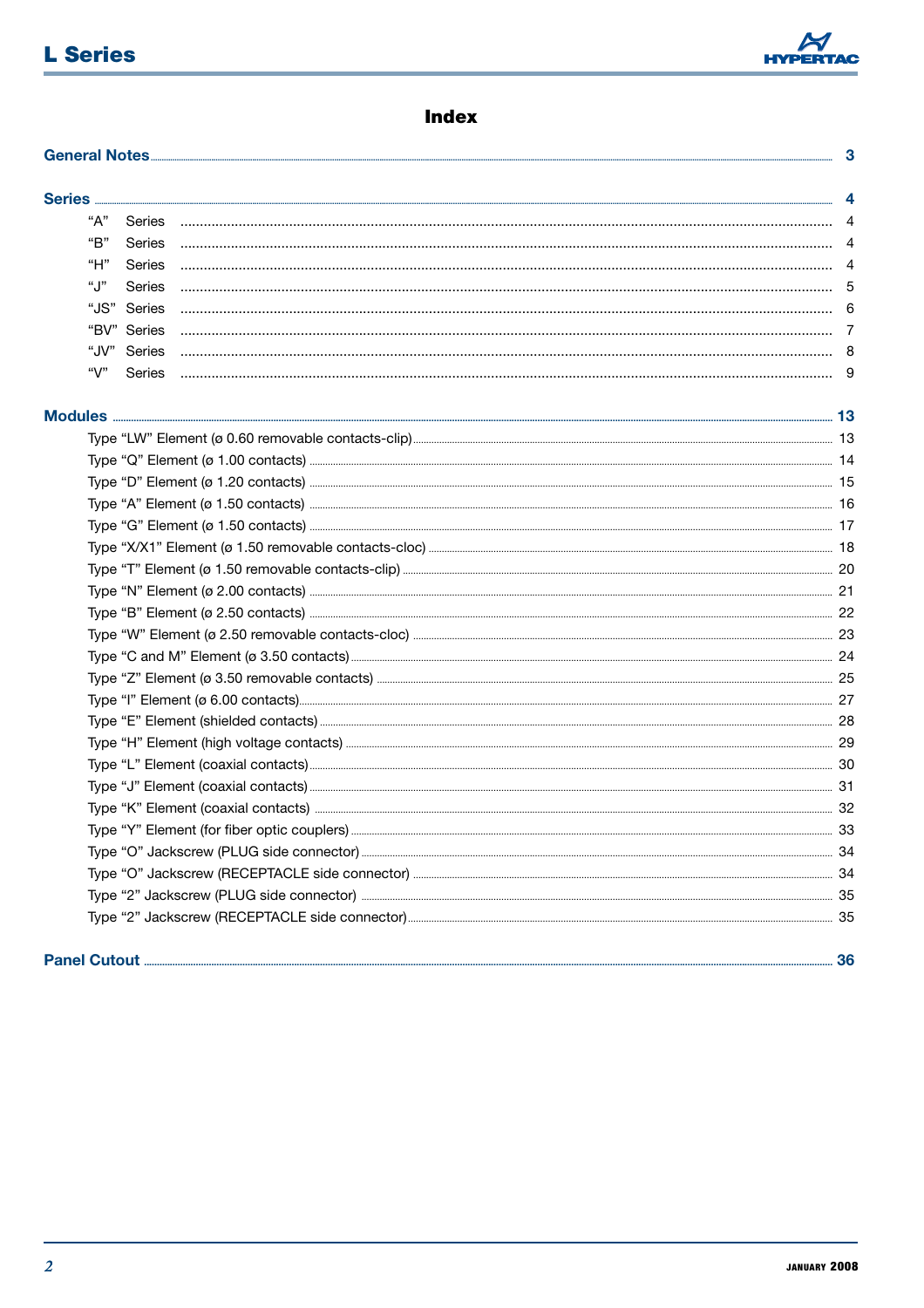

#### **General Notes**

A B C  $\mathsf L$ Ы 2 PLUG CONNECTOR 1 MATING SIDE VIEW ଯ ट Ы 2 ଥ 5  $\frac{1}{\sqrt{2}}$ ELEMENT PROGRESSION  $\mathbb{Z} \rightarrow \mathbb{B}$ 2 4 2 RECEPTACLE CONNECTOR 3 MATING SIDE VIEW 1 2 1 1 A B C

Progression and sum of contact elements (for elements see details page 13÷33)

- The progression of the contact element is always from left to right with the element orientation (position numbering) as in drawing



Therefore a "step" is defined as the length used by each assembled element.

- An elementary step is defined as 5.50 mm

- The letter "A" is the sum of the dimensions of the contact elements.

#### **Contact Plating**

**T** Reference: Functional part (Mating Area): 0,25 µm Gold per ASTM B-488 type II Grade C on 2 µm Ni per QQ N-290 0,15 µm Gold per ASTM B-488 type II Grade C on 2 µm Ni per QQ N-290 **H** Reference: Functional part (Mating Area): 1,27 µm Gold per ASTM B-488 type II Grade C on 2 µm Ni per QQ N-290

Termination area: 0,15 µm Gold per ASTM B-488 type II Grade C on 2 µm Ni per QQ N-290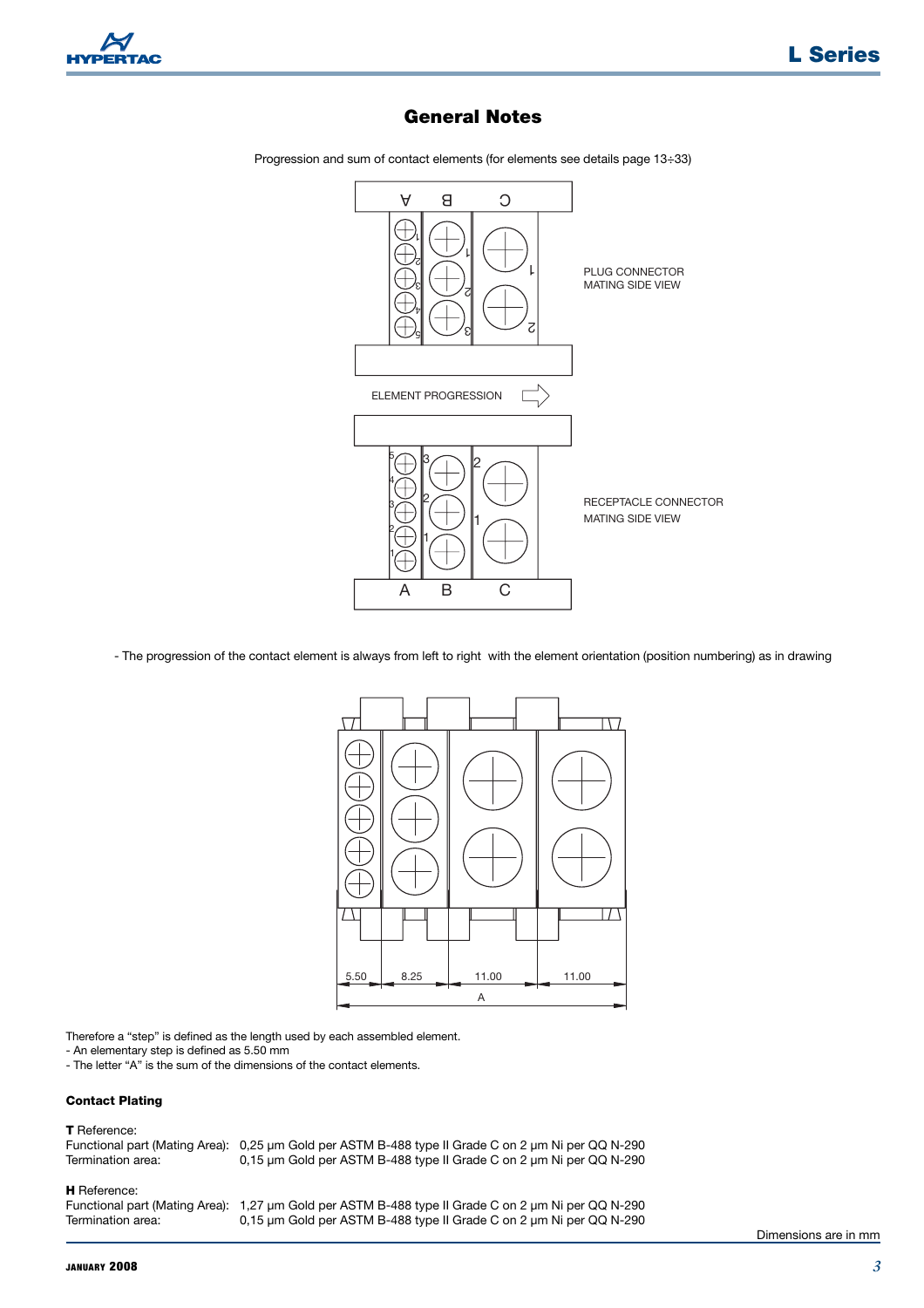

#### **"A" Series**

Application: Rack and Panel without guiding hardware



**"B" Series "H" Series**

Application: Rack and Panel with guiding hardware Application: Rack and Panel with guiding floating hardware



 $A + 13$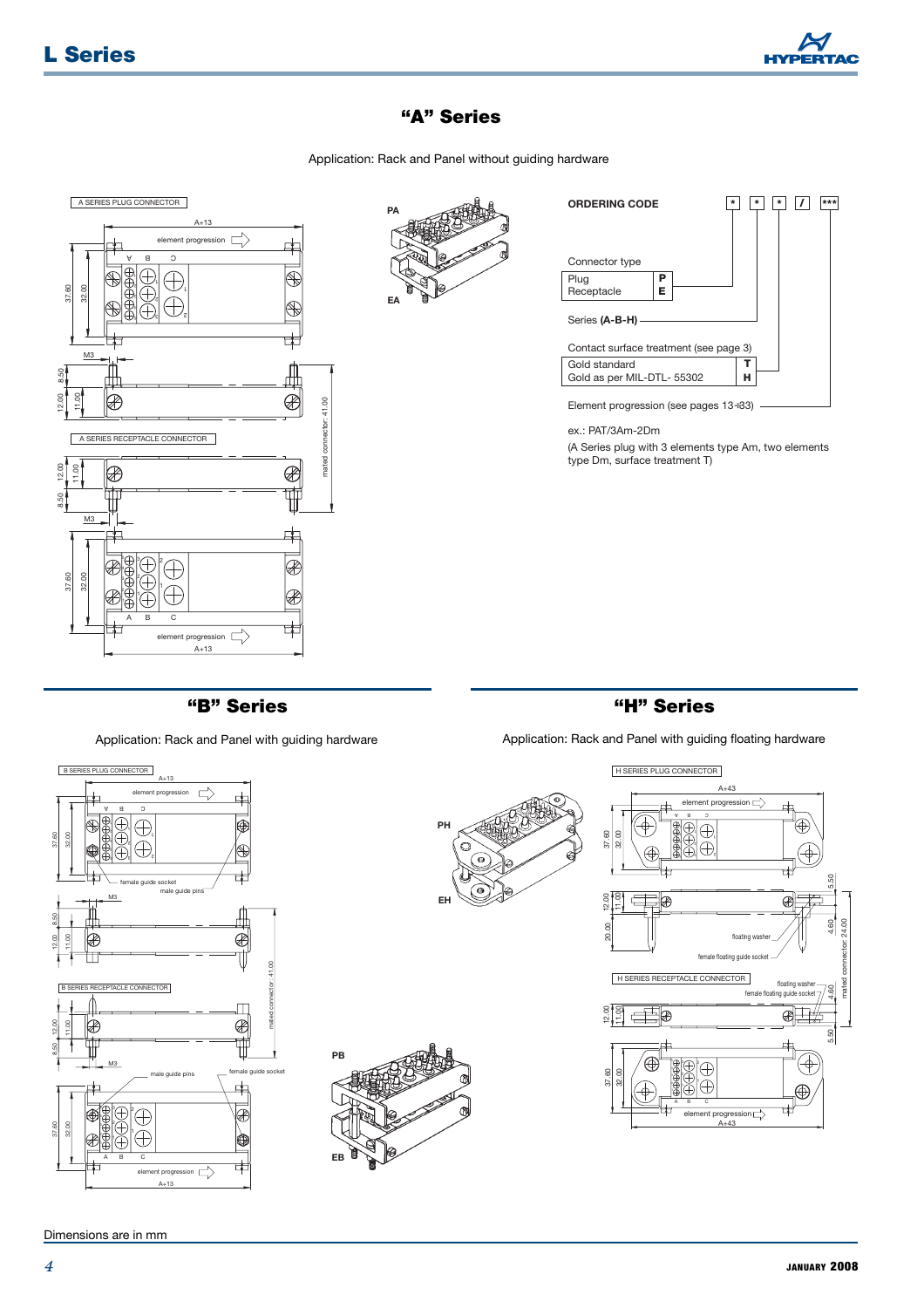

#### **"J" Series**

Application: Cable interface top entry, quick disconnect device

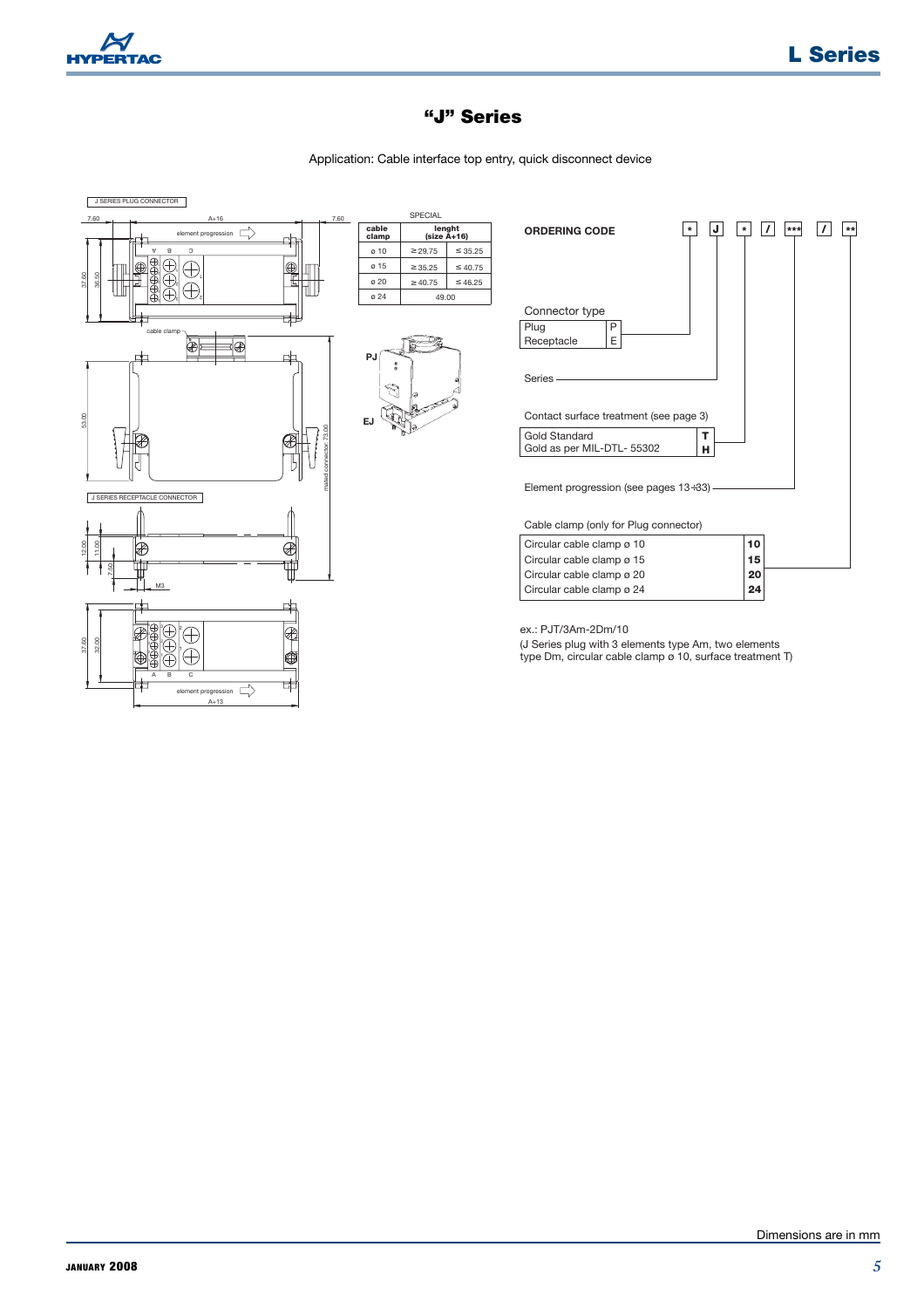Ø 24 Ø 20 Ø 15  $\alpha$  10



#### **"JS" Series**

Application: Cable interface on H SERIES





element progression

H SERIES PLUG CONNECTOR

ex.: PJST/3Am-2Dm/10 Cable clamp size ø 24 **24**

(J Series plug with 3 elements type Am, two elements type Dm, circular cable clamp ø 10, surface treatment T)

Cable clamp size ø 20<br>
Cable clamp size ø 24 **24**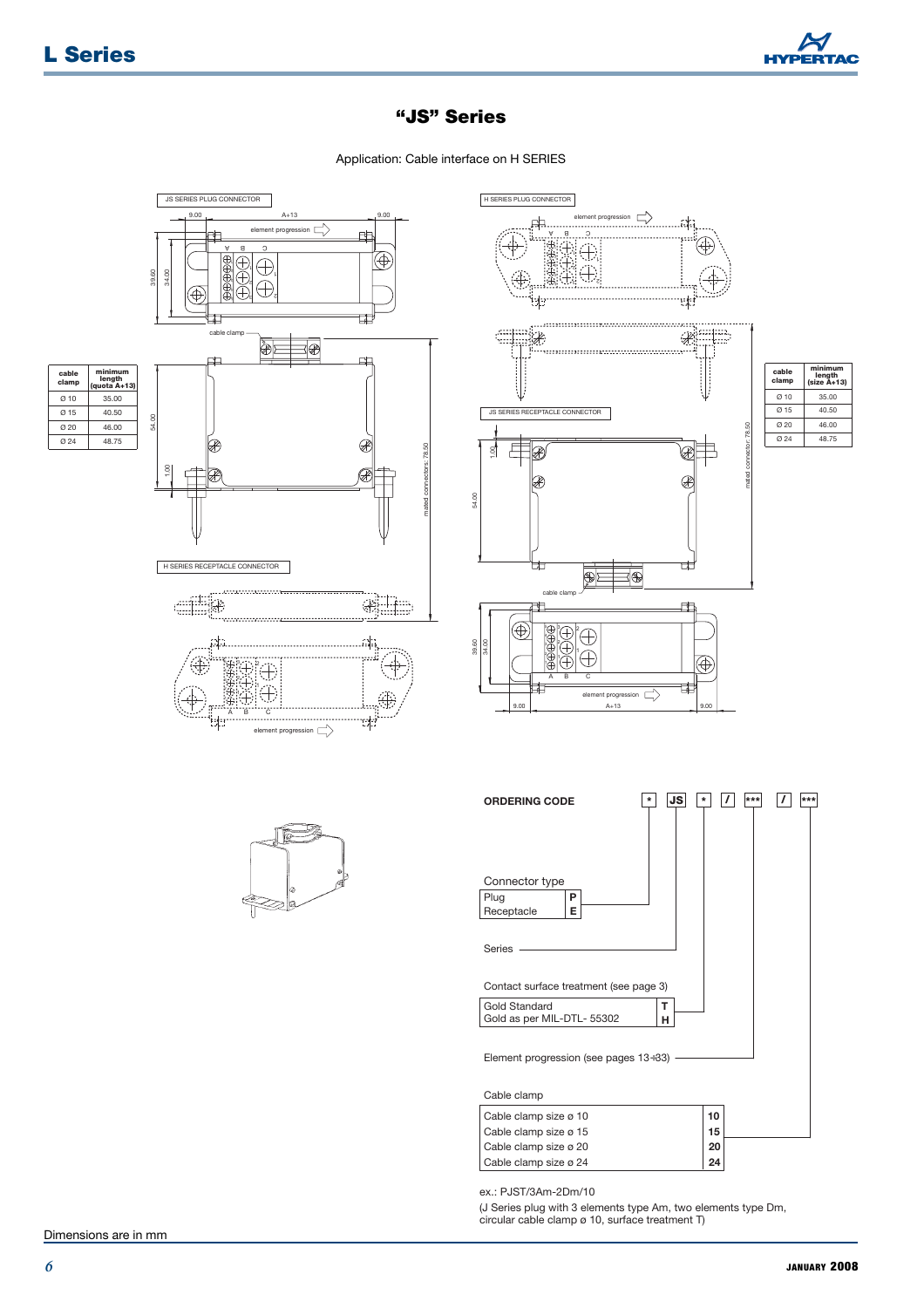







| <b>BV</b><br><b>ORDERING CODE</b>                                  |                |  |
|--------------------------------------------------------------------|----------------|--|
| Connector type<br>Plug<br>Р<br>Receptacle<br>E.                    |                |  |
| Series -                                                           |                |  |
| Contact surface treatment (see page 3)                             |                |  |
| Gold Standard<br>т<br>Gold as per MIL-DTL- 55302<br>н              |                |  |
| Element progression before screw extractor<br>(see pages $13+33$ ) |                |  |
| Extractor (see pages 34 and 35)                                    |                |  |
| Type 2: standard (2 steps)                                         | $\overline{2}$ |  |
| Type 0: special (2 steps)                                          | 0              |  |
|                                                                    |                |  |

Element progression after screw extractor (see pages 14÷35)

ex.: PBVT/3Am-2-3Am

(BV Series plug with 3 elements type Am, Type 2 extractor, 3 elements type Am, contact surface treatment T)

#### Notes:

- 1) Type 2 and 0 extractor: Length (size A+24) < 101mm without extractor holding screws; > 103.75mm. with screws.
- 2) To simplify the drawing only type 2 extractor has been shown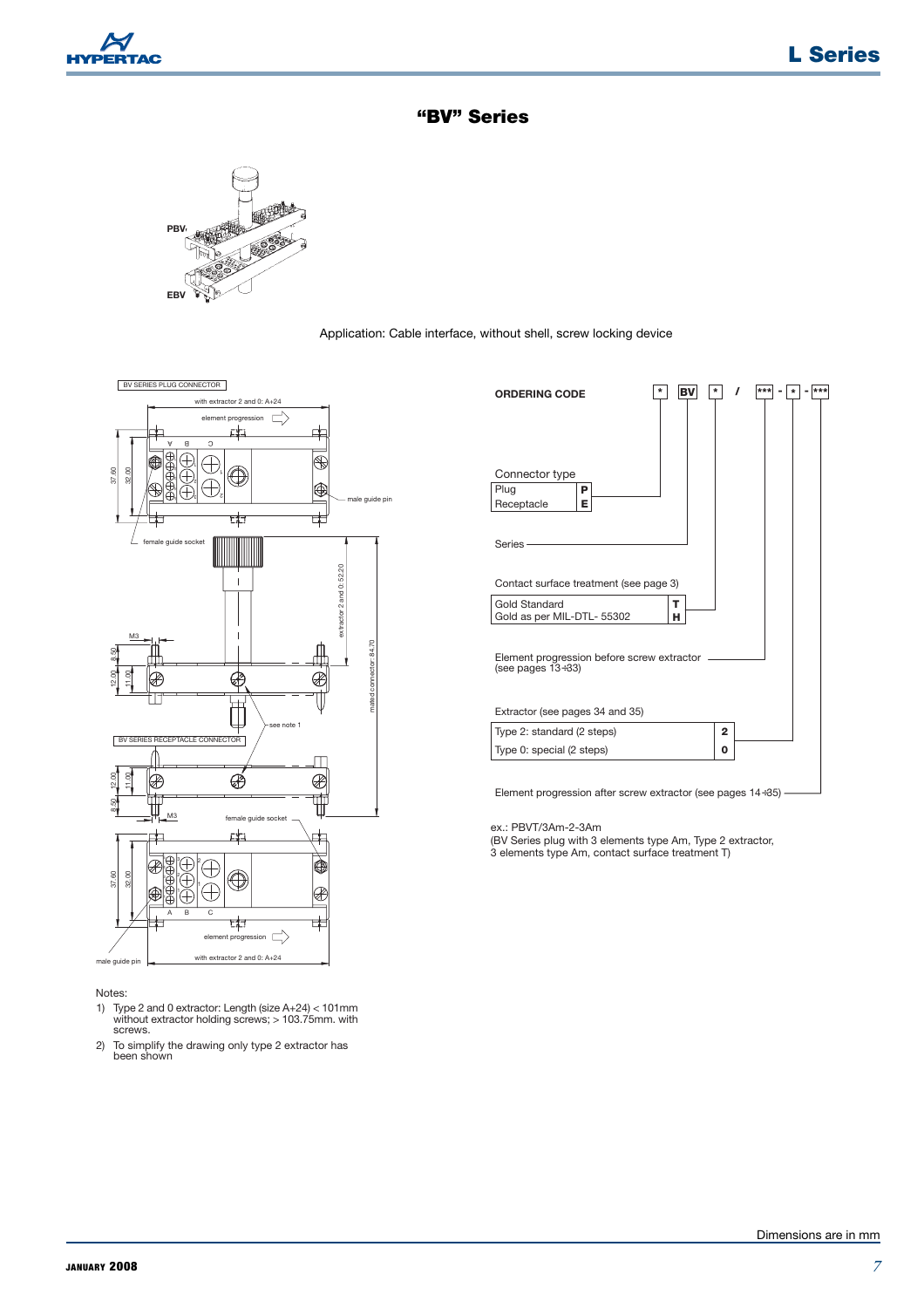

Application: Cable interface with side and top clamps



#### NOTES:

1) Type 2 and 0 extractors: Length (size A+27) < 104mm without extractor holding screws and eyelets on cover; >106.75mm. with screws and eyelets on cover.

<sup>2)</sup> To simplify the drawing only type 2 extractor has been shown<sup>'</sup>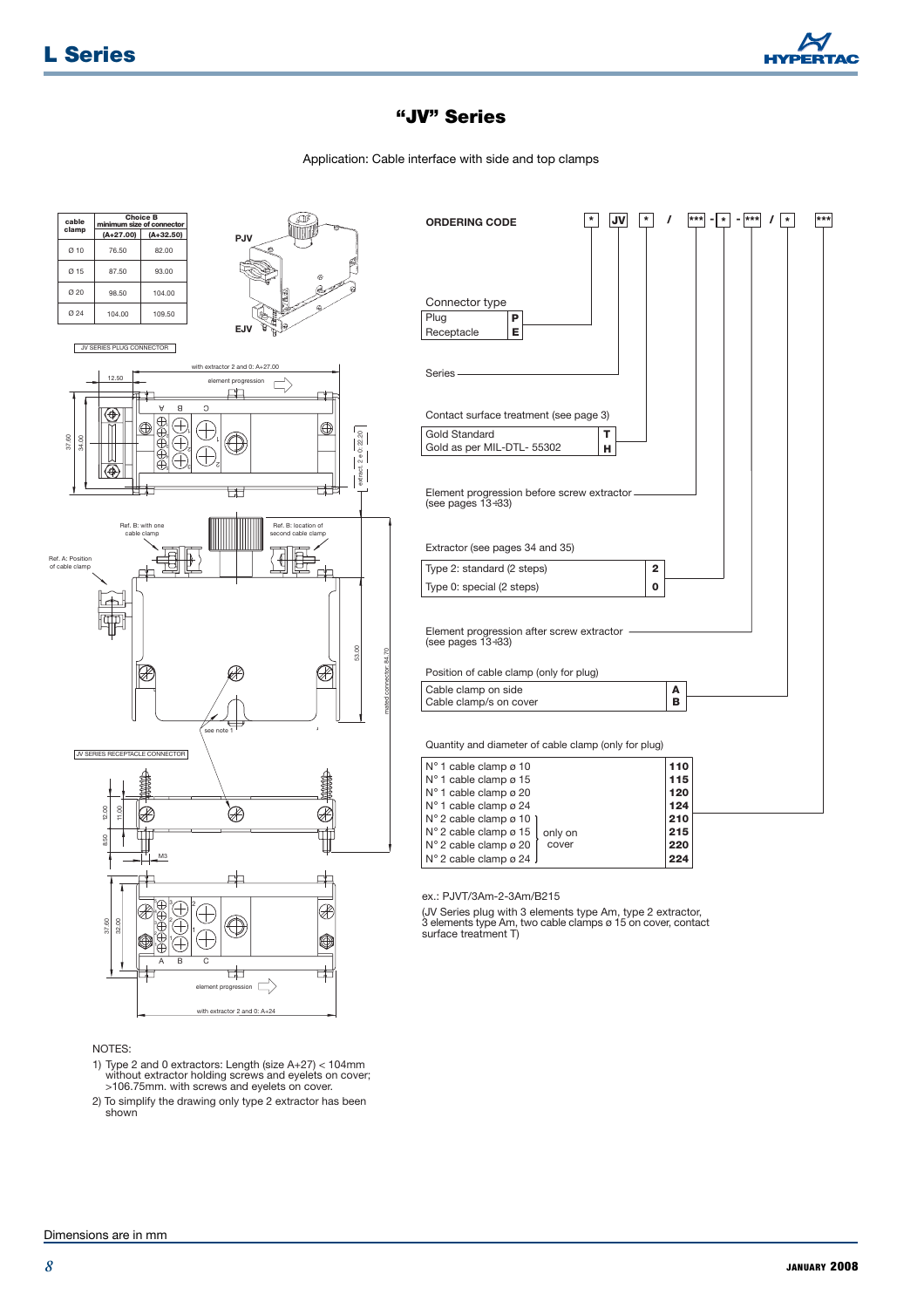

Application: Cable interface with plastic shell

| Connector type<br>Plug<br>P<br>E.<br>Receptacle<br>Series<br>VO<br>Without coding<br>With coding<br>V1<br>Contact surface treatment<br>(see page 3)<br><b>Gold Standard</b><br>т<br>н<br>Gold as per MIL-DTL- 55302<br>Element progression before -<br>screw extractor (see pages 13+33)<br>Extractor (see pages 34 and 35)<br>Type 2: standard (2 steps)<br>2<br>Type 0: special (2 steps)<br>0<br>Element progression after screw extractor -<br>(see pages $13 + 33$ )<br>Standard lengths<br>(sizes shown are those of covers)<br><b>PROGRESSION</b><br>(in steps: $1$ step = $5.50$ mm.)<br>extr. 2 or 0<br>84.20 mm.<br>$5 - 2 - 5$<br>a<br>100.70 mm.<br>$6.5 - 2 - 6.5$<br>b<br>$7 - 2 - 6$<br>100.70 mm.<br>c<br>111.70 mm.<br>$8 - 2 - 7$<br>d<br>128.20 mm.<br>$9 - 2 - 9$<br>ė<br>139.20 mm.<br>$10 - 2 - 10$<br>f<br>Quantity and size of cable clamp (only for plug)<br>nº1 standard adjustable cable clamp<br>10<br>n°2 standard adjustable cable clamps<br>20<br>n°1 3/4"GAS cable clamp<br>11<br>nº2 3/4"GAS cable clamps<br>21<br>12<br>nº1 1"GAS cable clamp<br>n°2 1"GAS cable clamps<br>22 | <b>ORDERING CODE</b> |  |  |  | $^{\tiny{\textcolor{red}{\star}}}$ | $***$ | *** |
|-----------------------------------------------------------------------------------------------------------------------------------------------------------------------------------------------------------------------------------------------------------------------------------------------------------------------------------------------------------------------------------------------------------------------------------------------------------------------------------------------------------------------------------------------------------------------------------------------------------------------------------------------------------------------------------------------------------------------------------------------------------------------------------------------------------------------------------------------------------------------------------------------------------------------------------------------------------------------------------------------------------------------------------------------------------------------------------------------------------------|----------------------|--|--|--|------------------------------------|-------|-----|
|                                                                                                                                                                                                                                                                                                                                                                                                                                                                                                                                                                                                                                                                                                                                                                                                                                                                                                                                                                                                                                                                                                                 |                      |  |  |  |                                    |       |     |
|                                                                                                                                                                                                                                                                                                                                                                                                                                                                                                                                                                                                                                                                                                                                                                                                                                                                                                                                                                                                                                                                                                                 |                      |  |  |  |                                    |       |     |
|                                                                                                                                                                                                                                                                                                                                                                                                                                                                                                                                                                                                                                                                                                                                                                                                                                                                                                                                                                                                                                                                                                                 |                      |  |  |  |                                    |       |     |
|                                                                                                                                                                                                                                                                                                                                                                                                                                                                                                                                                                                                                                                                                                                                                                                                                                                                                                                                                                                                                                                                                                                 |                      |  |  |  |                                    |       |     |
|                                                                                                                                                                                                                                                                                                                                                                                                                                                                                                                                                                                                                                                                                                                                                                                                                                                                                                                                                                                                                                                                                                                 |                      |  |  |  |                                    |       |     |
|                                                                                                                                                                                                                                                                                                                                                                                                                                                                                                                                                                                                                                                                                                                                                                                                                                                                                                                                                                                                                                                                                                                 |                      |  |  |  |                                    |       |     |
|                                                                                                                                                                                                                                                                                                                                                                                                                                                                                                                                                                                                                                                                                                                                                                                                                                                                                                                                                                                                                                                                                                                 |                      |  |  |  |                                    |       |     |
|                                                                                                                                                                                                                                                                                                                                                                                                                                                                                                                                                                                                                                                                                                                                                                                                                                                                                                                                                                                                                                                                                                                 |                      |  |  |  |                                    |       |     |
|                                                                                                                                                                                                                                                                                                                                                                                                                                                                                                                                                                                                                                                                                                                                                                                                                                                                                                                                                                                                                                                                                                                 |                      |  |  |  |                                    |       |     |
|                                                                                                                                                                                                                                                                                                                                                                                                                                                                                                                                                                                                                                                                                                                                                                                                                                                                                                                                                                                                                                                                                                                 |                      |  |  |  |                                    |       |     |
|                                                                                                                                                                                                                                                                                                                                                                                                                                                                                                                                                                                                                                                                                                                                                                                                                                                                                                                                                                                                                                                                                                                 |                      |  |  |  |                                    |       |     |
|                                                                                                                                                                                                                                                                                                                                                                                                                                                                                                                                                                                                                                                                                                                                                                                                                                                                                                                                                                                                                                                                                                                 |                      |  |  |  |                                    |       |     |
|                                                                                                                                                                                                                                                                                                                                                                                                                                                                                                                                                                                                                                                                                                                                                                                                                                                                                                                                                                                                                                                                                                                 |                      |  |  |  |                                    |       |     |
|                                                                                                                                                                                                                                                                                                                                                                                                                                                                                                                                                                                                                                                                                                                                                                                                                                                                                                                                                                                                                                                                                                                 |                      |  |  |  |                                    |       |     |
|                                                                                                                                                                                                                                                                                                                                                                                                                                                                                                                                                                                                                                                                                                                                                                                                                                                                                                                                                                                                                                                                                                                 |                      |  |  |  |                                    |       |     |
|                                                                                                                                                                                                                                                                                                                                                                                                                                                                                                                                                                                                                                                                                                                                                                                                                                                                                                                                                                                                                                                                                                                 |                      |  |  |  |                                    |       |     |
|                                                                                                                                                                                                                                                                                                                                                                                                                                                                                                                                                                                                                                                                                                                                                                                                                                                                                                                                                                                                                                                                                                                 |                      |  |  |  |                                    |       |     |
|                                                                                                                                                                                                                                                                                                                                                                                                                                                                                                                                                                                                                                                                                                                                                                                                                                                                                                                                                                                                                                                                                                                 |                      |  |  |  |                                    |       |     |
|                                                                                                                                                                                                                                                                                                                                                                                                                                                                                                                                                                                                                                                                                                                                                                                                                                                                                                                                                                                                                                                                                                                 |                      |  |  |  |                                    |       |     |
|                                                                                                                                                                                                                                                                                                                                                                                                                                                                                                                                                                                                                                                                                                                                                                                                                                                                                                                                                                                                                                                                                                                 |                      |  |  |  |                                    |       |     |
|                                                                                                                                                                                                                                                                                                                                                                                                                                                                                                                                                                                                                                                                                                                                                                                                                                                                                                                                                                                                                                                                                                                 |                      |  |  |  |                                    |       |     |
|                                                                                                                                                                                                                                                                                                                                                                                                                                                                                                                                                                                                                                                                                                                                                                                                                                                                                                                                                                                                                                                                                                                 |                      |  |  |  |                                    |       |     |
|                                                                                                                                                                                                                                                                                                                                                                                                                                                                                                                                                                                                                                                                                                                                                                                                                                                                                                                                                                                                                                                                                                                 |                      |  |  |  |                                    |       |     |
|                                                                                                                                                                                                                                                                                                                                                                                                                                                                                                                                                                                                                                                                                                                                                                                                                                                                                                                                                                                                                                                                                                                 |                      |  |  |  |                                    |       |     |
|                                                                                                                                                                                                                                                                                                                                                                                                                                                                                                                                                                                                                                                                                                                                                                                                                                                                                                                                                                                                                                                                                                                 |                      |  |  |  |                                    |       |     |

V1 Series: Coding Leave blank if standard F6 coding is required

ex.: PV1T/5Am-2-5Am/a10B4

Series V1 plug receptacle (with coding), 5 elements type Am, type 2<br>extractor, 5 elements type Am, length a (84.20mm.), one adjustable<br>cable clamp, contact surface treatment T, B4 coding.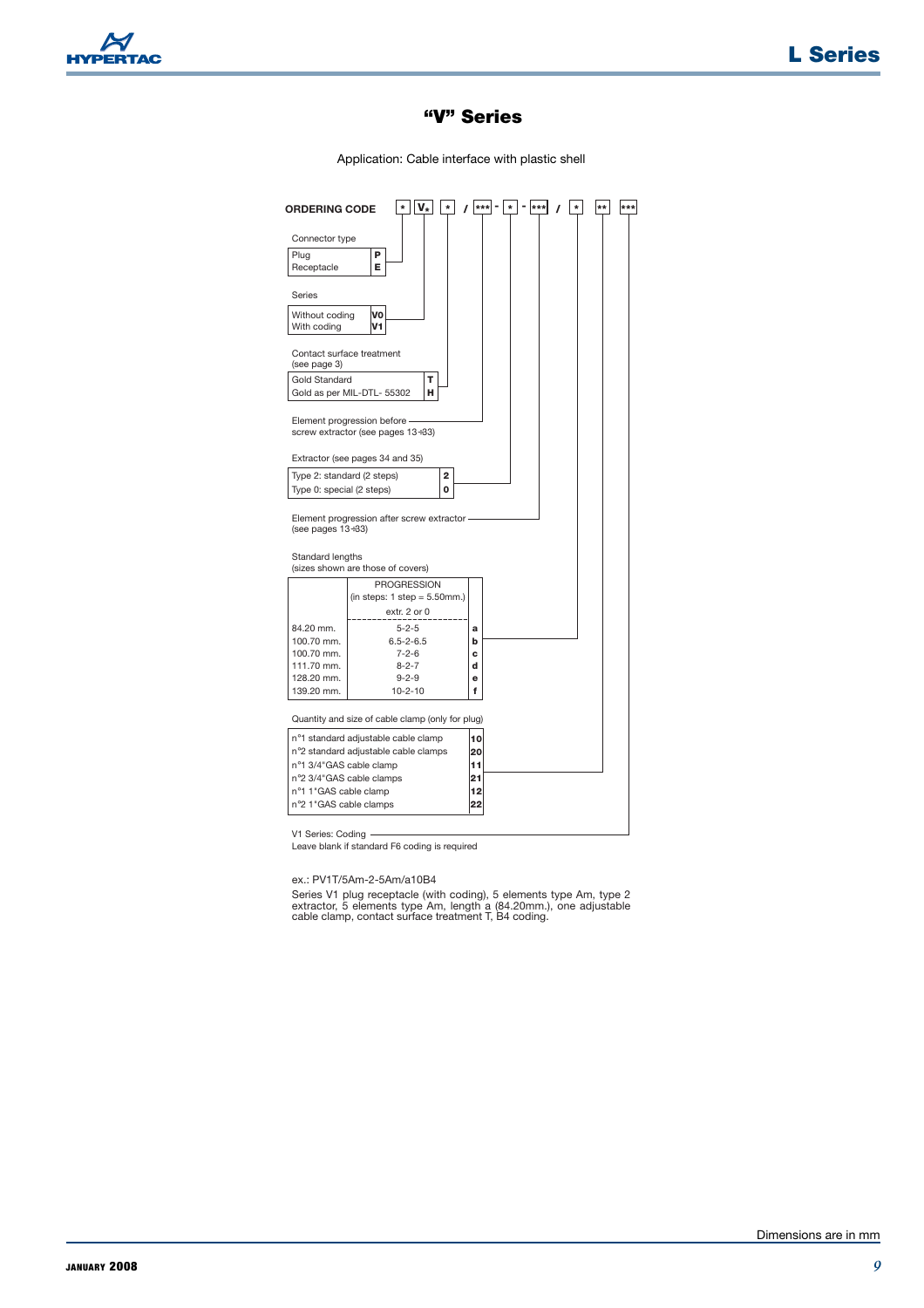





NOTES:

1) The progression is meant as number of steps (1 step= 5.50mm.). 2) Only type 2 extractor can be mounted.



#### NOTES:

- 1) The progression is meant as number of steps (1 step= 5.50mm.)
- 2) Connectors with lengths "a-b-c" are supplied without screws or glovers for holding extractor.
- 3) As an example, only connector length "b" with extractor type 2 is shown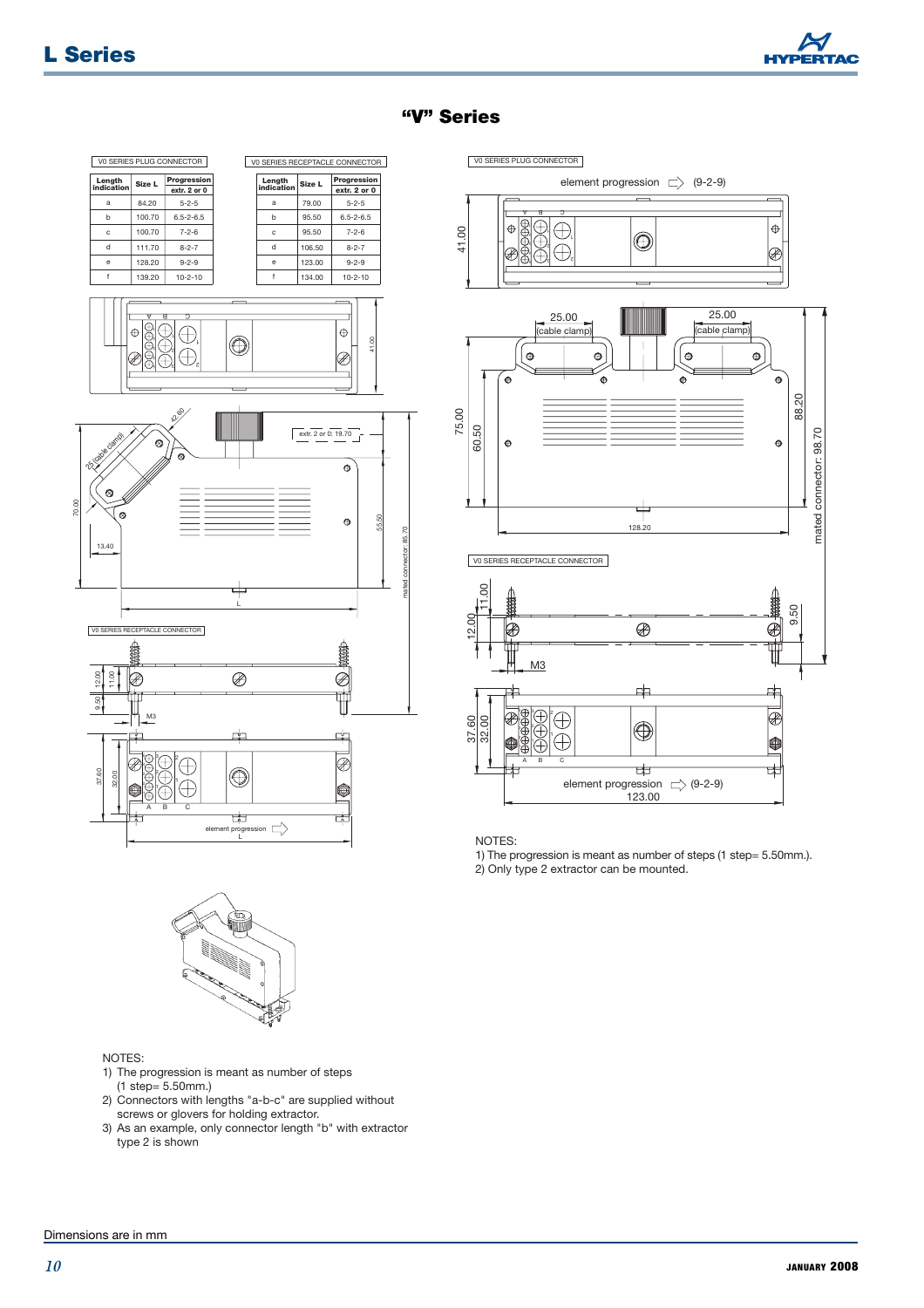

V1 SERIES PLUG CONNECTOR



V1 SERIES PLUG CONNECTOR V1 SERIES RECEPTACLE CONNECTOR



#### NOTES:

- 1) The progression is meant as number of steps (1 step= 5.50mm.)
- 2) Connectors with lengths "a-b-c" are supplied without screws or glovers for holding extractor.
- 3) The connectors, except when otherwise requested, are supplied with F6 coding
- 4) As an example, only connector length "b" with extractor type 2 is shown

#### NOTES:

- 1) The progression is meant as number of steps (1 step=5.50 mm)
- 2) Only extractor type 2 can be mounted.
- 3) The connectors, unless otherwise requested, are supplied with F6 coding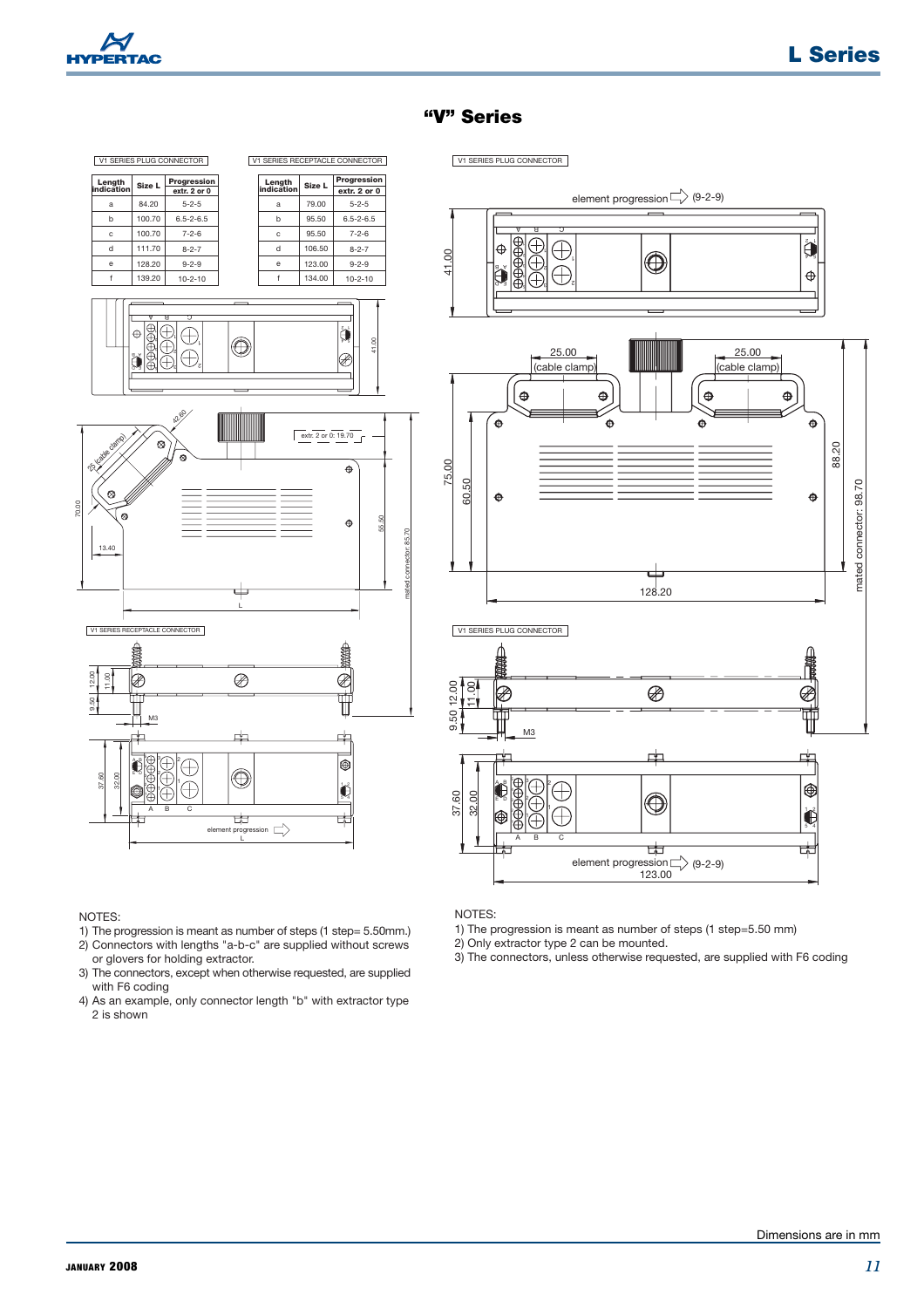



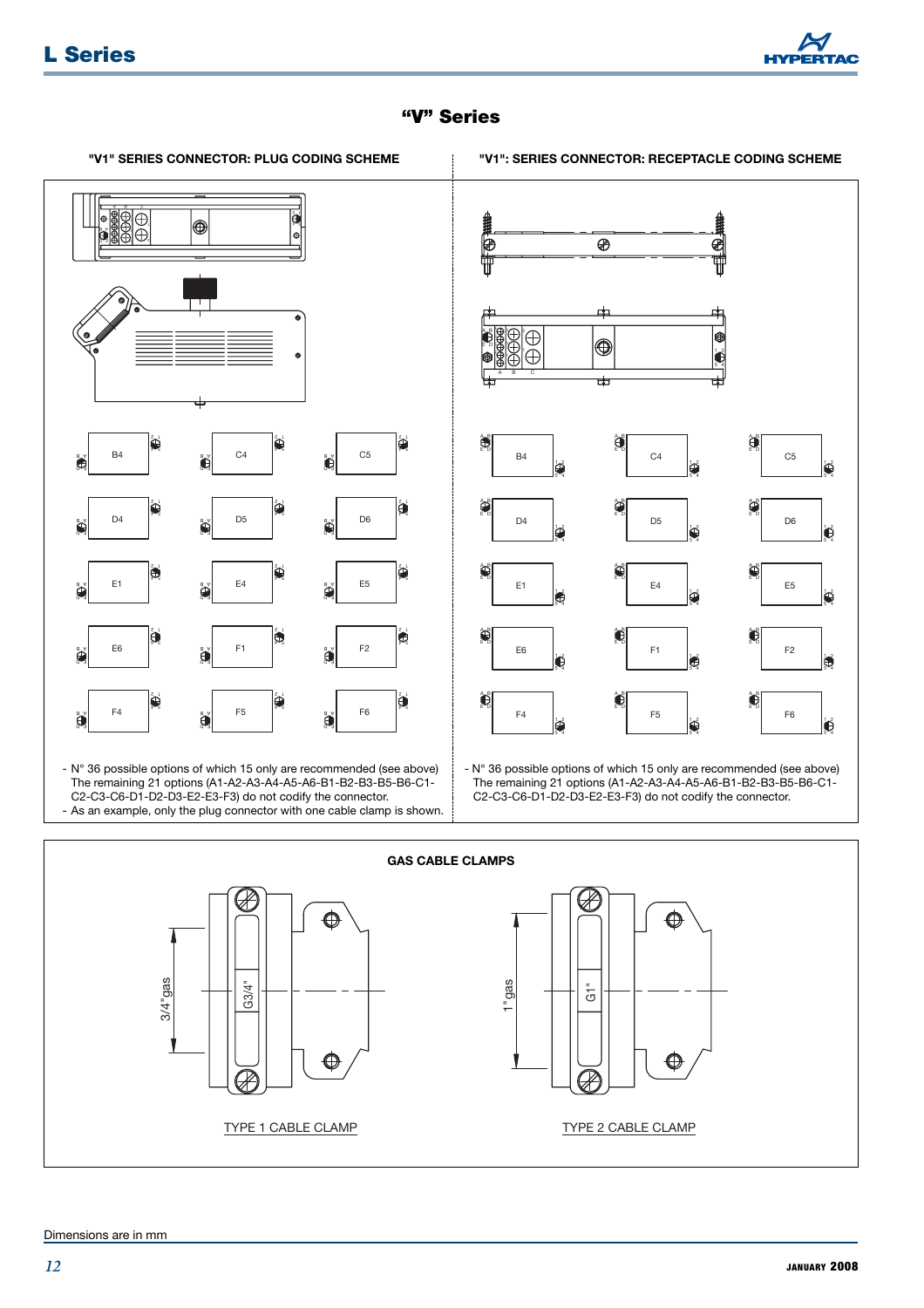

#### **Type "LW" element (ø 0.60 removable contacts-clip)**

2 STEPS: 11mm.

(assembly with spacer clips)



#### **General specification**

| Contact Retention <sup>1)</sup>                                                      | $>25$ N                          |
|--------------------------------------------------------------------------------------|----------------------------------|
| Mating & Unmating Force (Module) <sup>2)</sup>                                       | $<$ 25 N                         |
| Weight (M/F)                                                                         | $9.2/13.2$ g                     |
| Contact Resistance (1mA) <sup>3)</sup>                                               | $<$ 5 m $\Omega$                 |
| Current Rating $(25^{\circ}C)^{6}$                                                   | 4 A                              |
| Current rating at 95°C                                                               | 3 A                              |
| <b>UL Rating</b>                                                                     |                                  |
| Dielectric Withstanding Voltage <sup>4)</sup><br>- Cont/ Cont<br>- Cont/Hardware     | 1650 V r.m.s.<br>1650 V r.m.s    |
| Insulation Resistance (500 V d. c.) <sup>5)</sup><br>- Cont/ Cont<br>- Cont/Hardware | $>10^6$ M $\Omega$<br>$>10^6$ ΜΩ |
| Insulator's Material                                                                 | <b>PPS</b>                       |
|                                                                                      |                                  |

1) ref. MIL –STD-1344 Method 2007 2) ref. MIL –STD-1344 Method 2013.1 3) ref. MIL –STD-1344 Method 2004 4) ref. MIL –STD-1344 Method 3001.1 5) ref. MIL –STD-1344 Method 3003.1 6) ref. I.E.C. 512-3 Test 5b (IT= I 25°C/10xSQR (125-T) **Accessories/spare contact ref.**

| Inserction Tool           | S/MONT/1/0060                       |
|---------------------------|-------------------------------------|
| <b>Extraction Tool</b>    | S/DEM/6/0060                        |
| <b>Crimping Tool</b>      | AFM <sub>8</sub>                    |
| Positioner                | S/S/1/0060                          |
| Spare contact Pin Ref.    | 12548 ref. I WMR<br>12550 ref. LWMS |
| Spare contact Socket Ref. | 12512 ref. LWFR<br>12514 ref. LWFS  |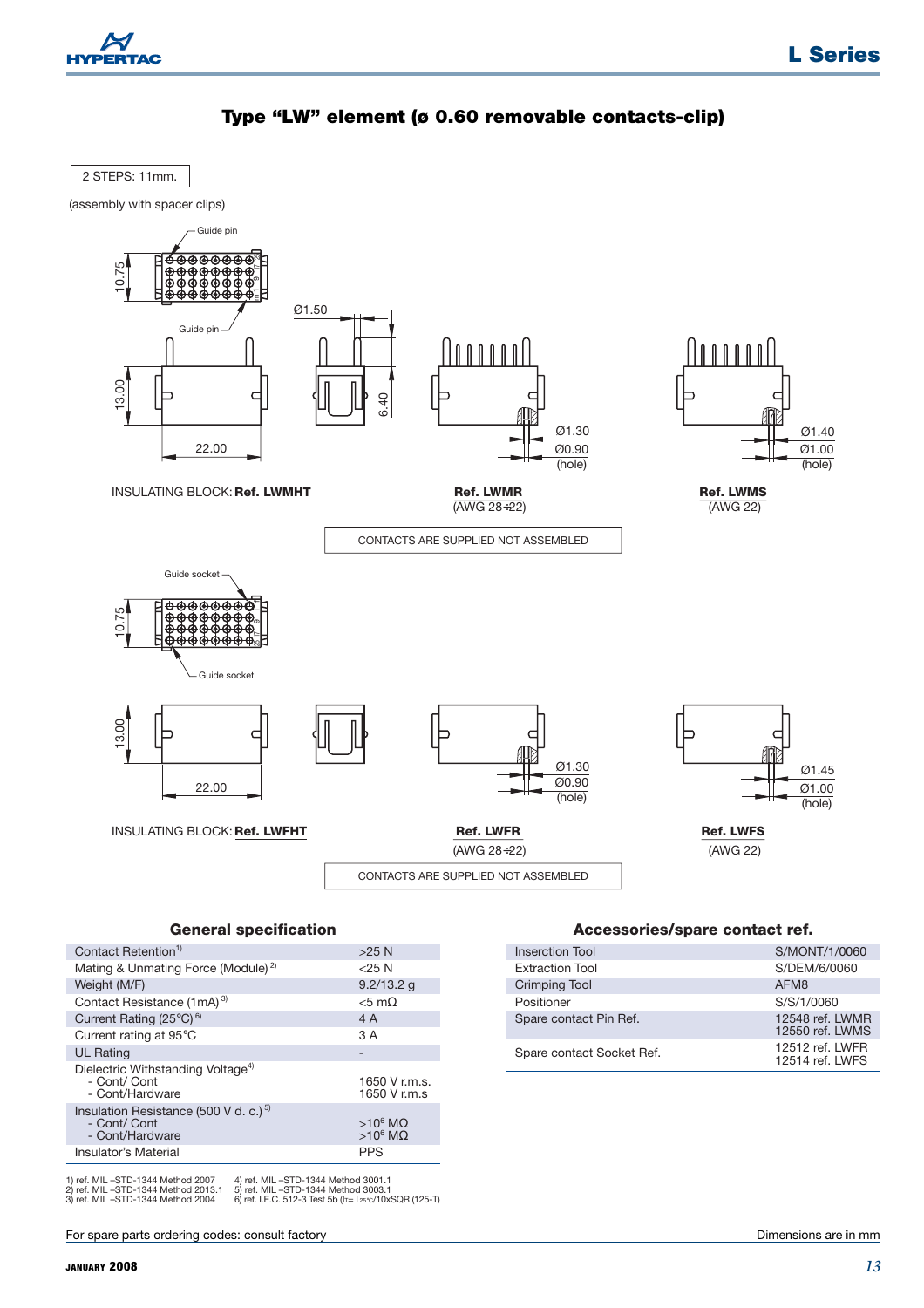

#### **Type "Q" element (ø 1.00 contacts)**

#### 1 STEP: 5.50mm.

(assembly without spacer clips)



#### INSULATING BLOCK: **Ref. QHP**

NOTES:

-The codes are for elements mounted

on plug connectors.

-For spare elements the code must be followed by the letter P ex. QHP, QmP, QfP







-The codes are for elements mounted

on receptacle connectors.

-For spare elements the code must be followed by the letter E ex. QHE, QmE, QfE



**Ref. Qm**



#### **General specification**

| Contact Retention <sup>1)</sup>                                                      | $>70$ N                                  |
|--------------------------------------------------------------------------------------|------------------------------------------|
| Mating & Unmating Force (Module) <sup>2)</sup>                                       | $<$ 15 N                                 |
| Weight (M/F)                                                                         | $5.2/6.2$ q                              |
| Contact Resistance (1mA) <sup>3)</sup>                                               | $\langle 2.5 \text{ m}\Omega$            |
| Current Rating $(25^{\circ}C)^{6}$                                                   | 9 A                                      |
| Current rating at 95°C                                                               | 5 A                                      |
| <b>UL Rating</b>                                                                     | 8 A                                      |
| Dielectric Withstanding Voltage <sup>4)</sup><br>- Cont/ Cont<br>- Cont/Hardware     | 2000 V r.m.s.<br>1500 V r.m.s.           |
| Insulation Resistance (500 V d. c.) <sup>5)</sup><br>- Cont/ Cont<br>- Cont/Hardware | $>10^6$ M $\Omega$<br>$>10^6$ M $\Omega$ |
| Insulator's Material                                                                 | <b>DAP</b>                               |

1) ref. MIL –STD-1344 Method 2007 2) ref. MIL –STD-1344 Method 2013.1 3) ref. MIL –STD-1344 Method 2004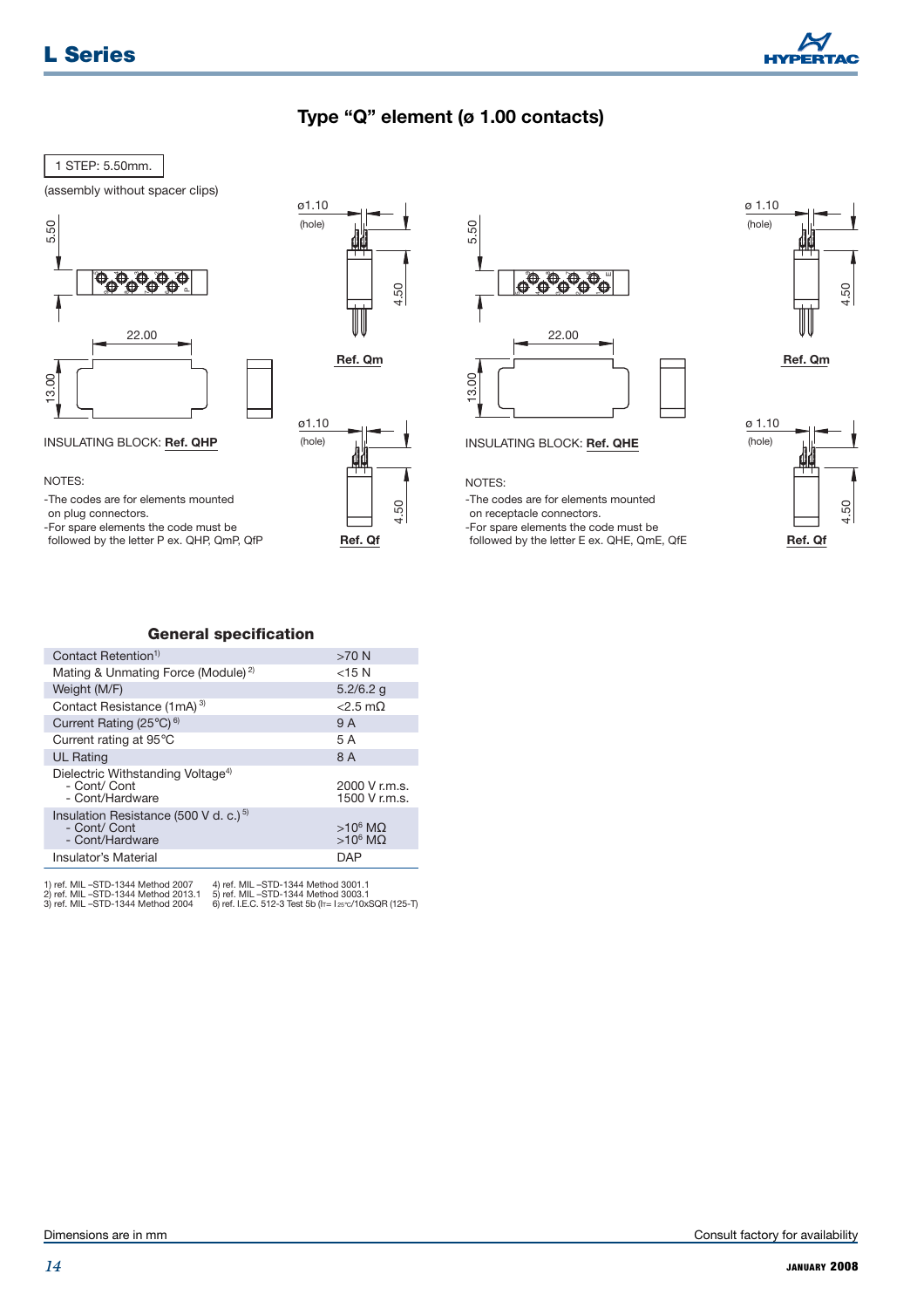

#### **Type "D" element (ø 1.20 contacts)**

#### 2 STEPS: 11.00mm.

(assembly with spacer clips)



#### **General specification**

| Contact Retention <sup>1)</sup>                                                      | $>70$ N                          |
|--------------------------------------------------------------------------------------|----------------------------------|
| Mating & Unmating Force (Module) <sup>2)</sup>                                       | $<$ 19 N                         |
| Weight (M/F)                                                                         | $9.0/13$ q                       |
| Contact Resistance (1mA) <sup>3)</sup>                                               | $<$ 2.5 m $\Omega$               |
| Current Rating $(25^{\circ}C)^{6}$                                                   | 9 A                              |
| Current rating at 95°C                                                               | 5 A                              |
| <b>UL Rating</b>                                                                     | 8 A                              |
| Dielectric Withstanding Voltage <sup>4)</sup><br>- Cont/ Cont<br>- Cont/Hardware     | 1800 V r.m.s.<br>1800 V r.m.s.   |
| Insulation Resistance (500 V d. c.) <sup>5)</sup><br>- Cont/ Cont<br>- Cont/Hardware | $>10^6$ M $\Omega$<br>$>10^6$ ΜΩ |
| Insulator's Material                                                                 | DAP                              |

1) ref. MIL –STD-1344 Method 2007 2) ref. MIL –STD-1344 Method 2013.1 3) ref. MIL –STD-1344 Method 2004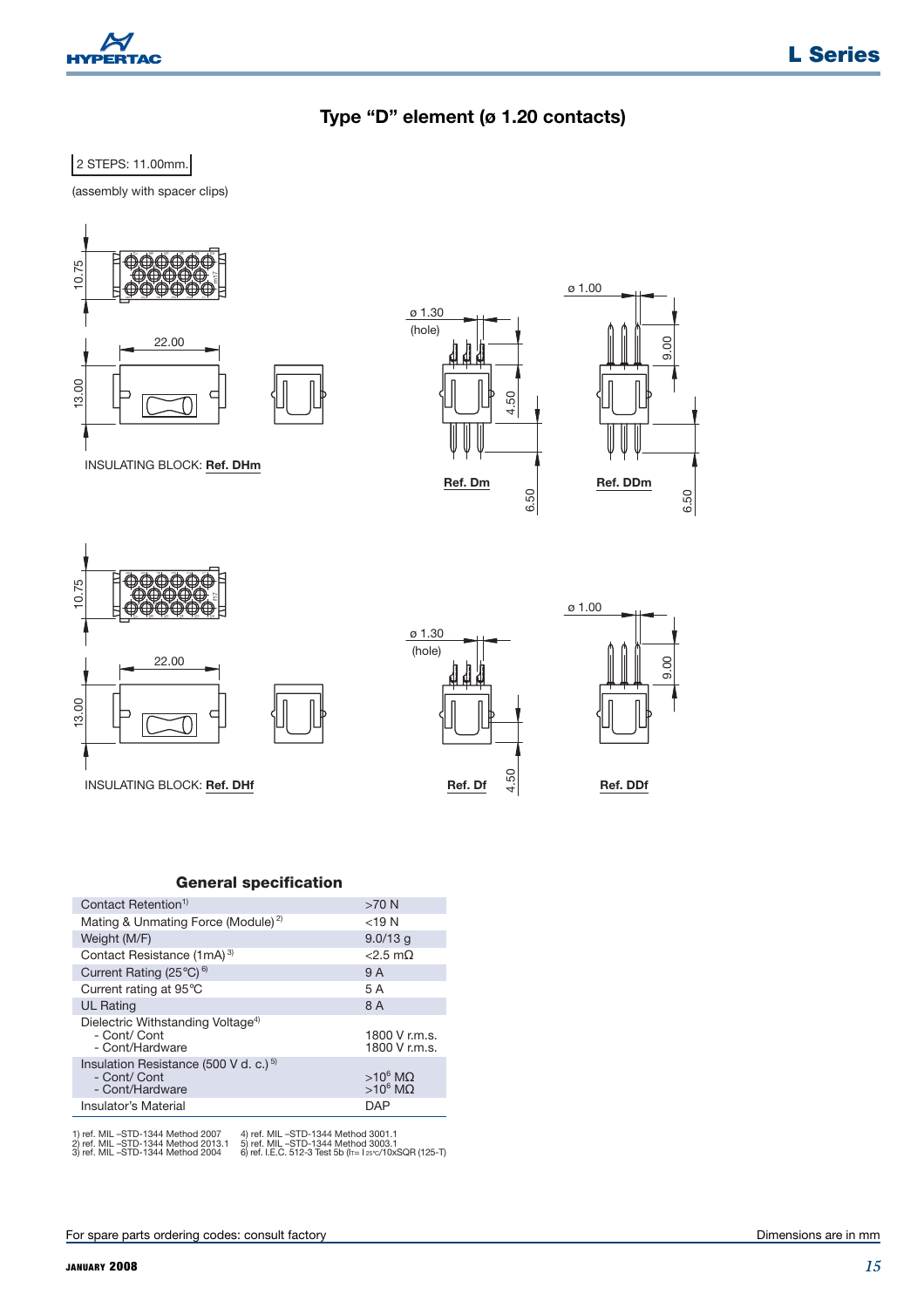

#### **Type "A" element (ø 1.50 contacts)**

#### 1 STEP: 5.50mm.

(assembly with spacer clips)



INSULATING BLOCK: **Ref. AH**

NOTE:

-The connector can be polarized ordering an element equipped with 5 plastic fitting: **Ref. AHQ**





**Ref. Af**



**Ref. ADf**

| Contact Retention <sup>1)</sup>                                                      | $>70$ N                          |
|--------------------------------------------------------------------------------------|----------------------------------|
| Mating & Unmating Force (Module) <sup>2)</sup>                                       | 27.5N                            |
| Weight (M/F)                                                                         | $6.2/4.3$ q                      |
| Contact Resistance (1mA) <sup>3)</sup>                                               | $<$ 2.5 m $\Omega$               |
| Current Rating (25°C) <sup>6)</sup>                                                  | 20A                              |
| Current rating at 95°C                                                               | 11 A                             |
| <b>UL Rating</b>                                                                     | 8 A                              |
| Dielectric Withstanding Voltage <sup>4)</sup><br>- Cont/ Cont<br>- Cont/Hardware     | 2000 V r.m.s.<br>2000 V r.m.s.   |
| Insulation Resistance (500 V d. c.) <sup>5)</sup><br>- Cont/ Cont<br>- Cont/Hardware | $>10^6$ M $\Omega$<br>$>10^6$ ΜΩ |
| Insulator's Material                                                                 | <b>DAP</b>                       |

**General specification**

1) ref. MIL –STD-1344 Method 2007 2) ref. MIL –STD-1344 Method 2013.1 3) ref. MIL –STD-1344 Method 2004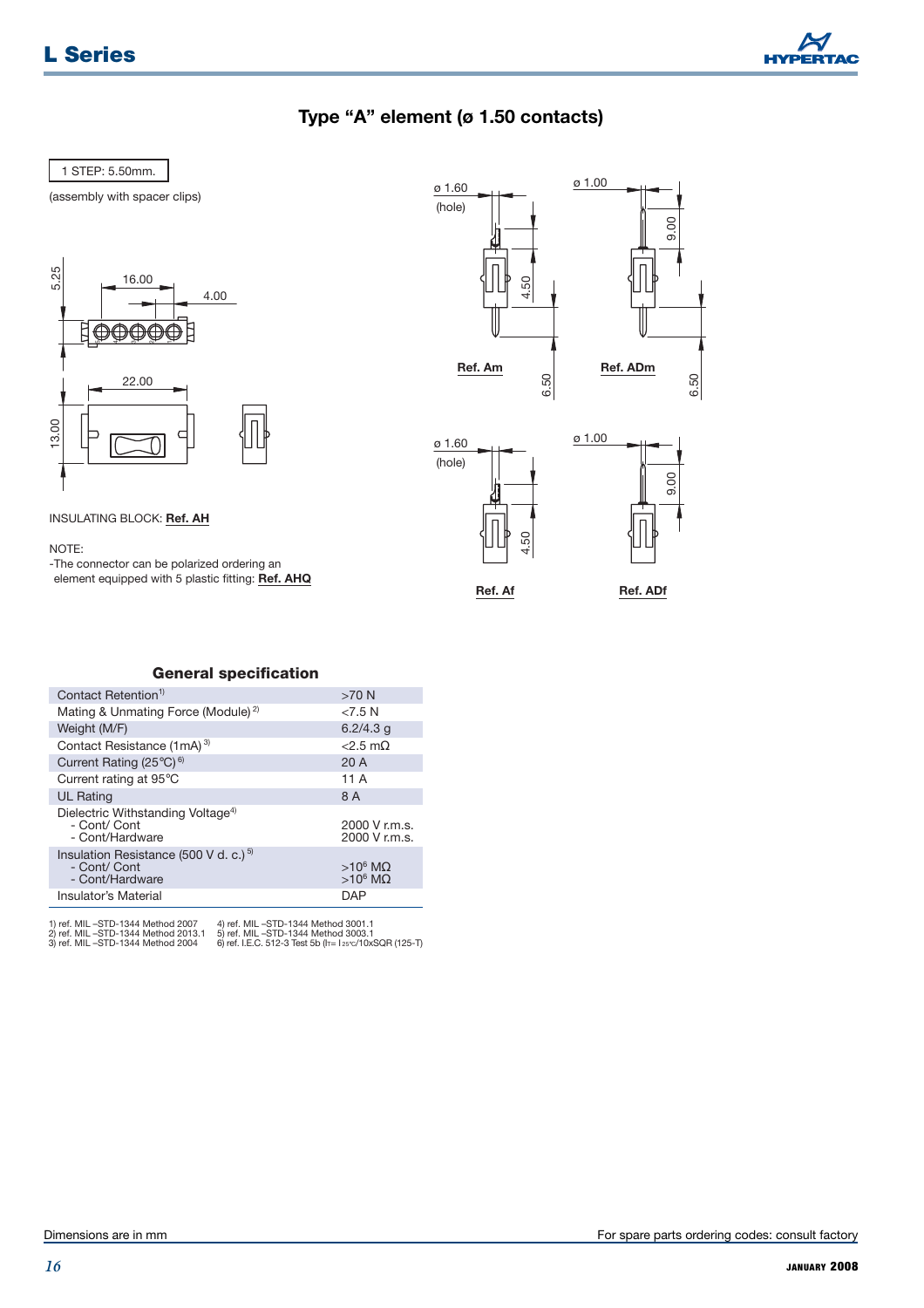

#### **Type "G" element (ø 1.50 contacts)**

#### 1.5 STEPS: 8.25mm.

#### (assembly without spacer clips)



INSULATING BLOCK: **Ref. GHP**

For elements mounted on plug connectors

ø1.60 (hole)















#### INSULATING BLOCK: **Ref. GHE**

For elements mounted on receptacle connectors

#### NOTES:

-The codes are for elements mounted on connectors.

-For spare elements the code must be followed by the letter

P (for plug connectors) ex. GHP, GHQP, GmP, GfP, etc.

E (for receptacle connectors) ex. GHE, GHQE, GmE, GfE, etc. -The connector can be polarized ordering an element equipped

with 9 plastic fittings: **Ref. GHQ**

#### **General specification**

| Contact Retention <sup>1)</sup>                                                      | $>70$ N                                  |
|--------------------------------------------------------------------------------------|------------------------------------------|
| Mating & Unmating Force (Module) <sup>2)</sup>                                       | $<$ 15 N                                 |
| Weight (M/F)                                                                         | $12.2/8.9$ q                             |
| Contact Resistance (1mA) <sup>3)</sup>                                               | $\langle 2.5 \text{ m}\Omega$            |
| Current Rating $(25^{\circ}C)^{6}$                                                   | 15 A                                     |
| Current rating at 95°C                                                               | 8 A                                      |
| <b>UL Rating</b>                                                                     | 8 A                                      |
| Dielectric Withstanding Voltage <sup>4)</sup><br>- Cont/ Cont<br>- Cont/Hardware     | 2000 V r.m.s.<br>1500 V r.m.s.           |
| Insulation Resistance (500 V d. c.) <sup>5)</sup><br>- Cont/ Cont<br>- Cont/Hardware | $>10^6$ M $\Omega$<br>$>10^6$ M $\Omega$ |
| Insulator's Material                                                                 | DAP                                      |
|                                                                                      |                                          |

1) ref. MIL –STD-1344 Method 2007 2) ref. MIL –STD-1344 Method 2013.1 3) ref. MIL –STD-1344 Method 2004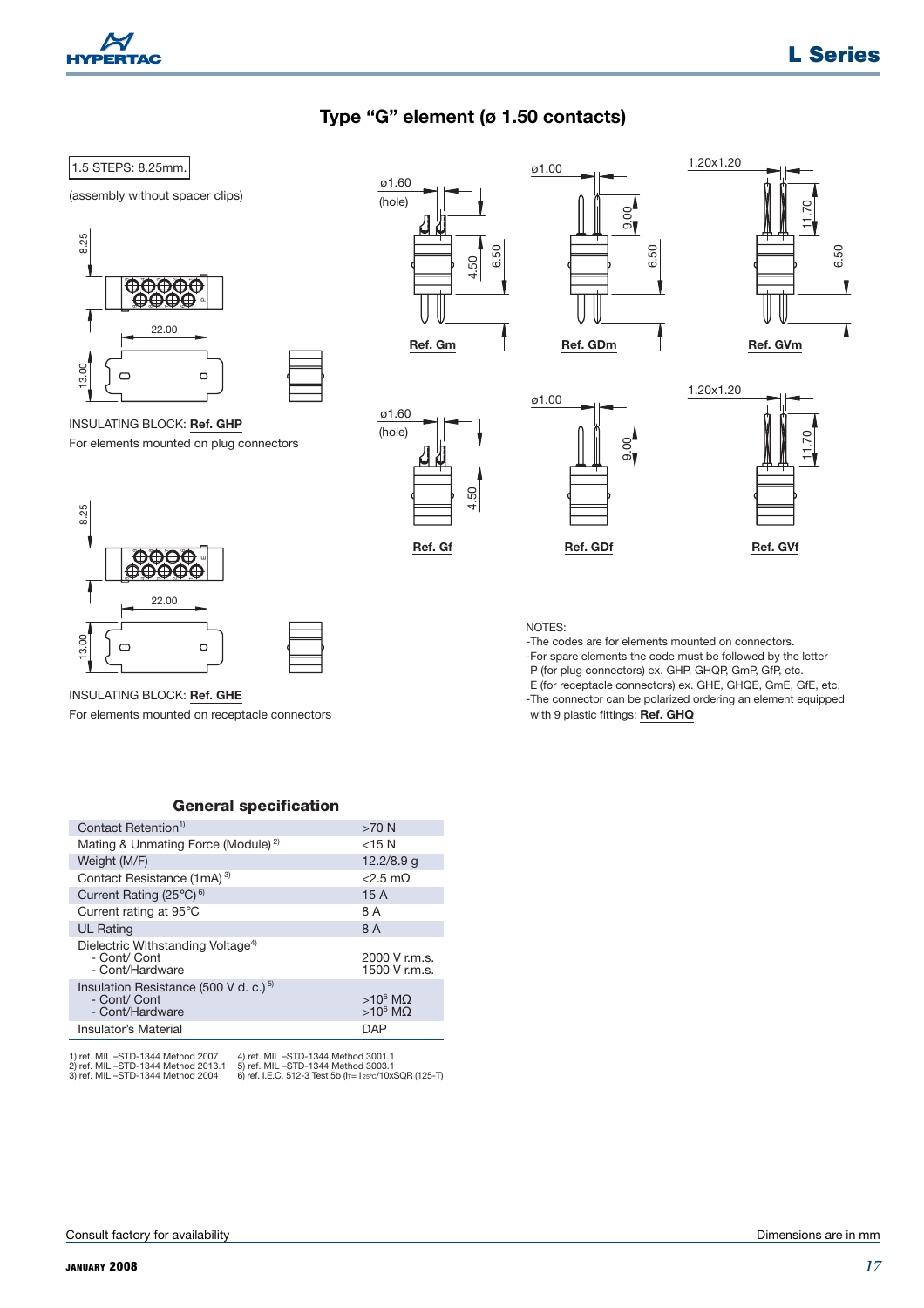



1 STEP: 5.50mm.

(assembly without spacer clips)



INSULATING BLOCK: **Ref. XH**





(contacts are supplied not assembled)



(contacts are supplied not assembled)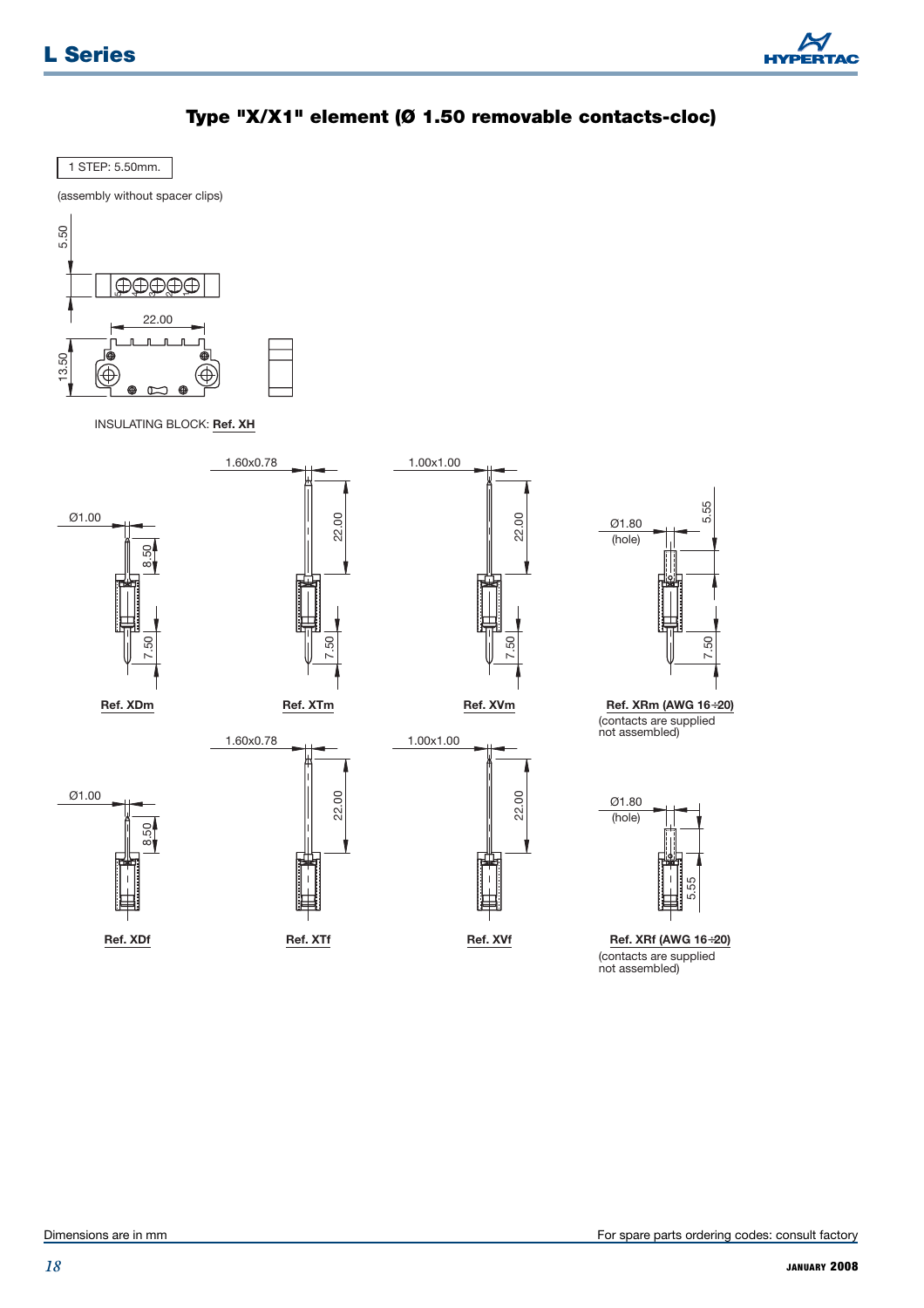



INSULATING BLOCK: **Ref. XH1**







#### **General specification**

| Contact Retention <sup>1)</sup>                                                                              | $>40$ N                                                                                                                            |
|--------------------------------------------------------------------------------------------------------------|------------------------------------------------------------------------------------------------------------------------------------|
| Mating & Unmating Force (Module) <sup>2)</sup>                                                               | < 7.5 N                                                                                                                            |
| Weight (M/F)                                                                                                 | $6.4/4.6$ q                                                                                                                        |
| Contact Resistance (1mA) <sup>3)</sup>                                                                       | $<$ 2.5 m $\Omega$                                                                                                                 |
| Current Rating $(25^{\circ}C)^{6}$                                                                           | 15 A                                                                                                                               |
| Current rating at 95°C                                                                                       | 8 A                                                                                                                                |
| <b>UL Rating</b>                                                                                             | 8 A                                                                                                                                |
| Dielectric Withstanding Voltage <sup>4)</sup><br>- Cont/ Cont<br>- Cont/Hardware                             | 1600 V r.m.s.<br>1600 V r.m.s.                                                                                                     |
| Insulation Resistance (500 V d. c.) <sup>5)</sup><br>- Cont/ Cont<br>- Cont/Hardware                         | $>10^6$ M $\Omega$<br>$>10^6$ ΜΩ                                                                                                   |
| Insulator's Material                                                                                         | Nylon/Polycarbonate                                                                                                                |
| 1) ref. MIL-STD-1344 Method 2007<br>2) ref. MIL -STD-1344 Method 2013.1<br>3) ref. MIL -STD-1344 Method 2004 | 4) ref. MIL-STD-1344 Method 3001.1<br>5) ref. MIL-STD-1344 Method 3003.1<br>6) ref. I.E.C. 512-3 Test 5b (IT= 125°C/10xSQR (125-T) |

#### **Accessories/spare contact ref.**

Ø1.80 (hole)

Ø3.30 cable max

| <b>Inserction Tool</b>    | S-0150-01                                                                         |
|---------------------------|-----------------------------------------------------------------------------------|
| <b>Extraction Tool</b>    | $S-0150-01$                                                                       |
| <b>Crimping Tool</b>      | AF <sub>8</sub>                                                                   |
| Positioner                | SH463                                                                             |
| Spare contact Pin Ref.    | 16480 ref. XDm<br>16712 ref. XTm<br>133-0150 ref. XVm<br>15947 ref. XRm/XLm       |
| Spare contact Socket Ref. | 0150-132 ref. XDf<br>0150-130 ref. XTf<br>0150-133 ref. XVf<br>16813 ref. XRf/XLf |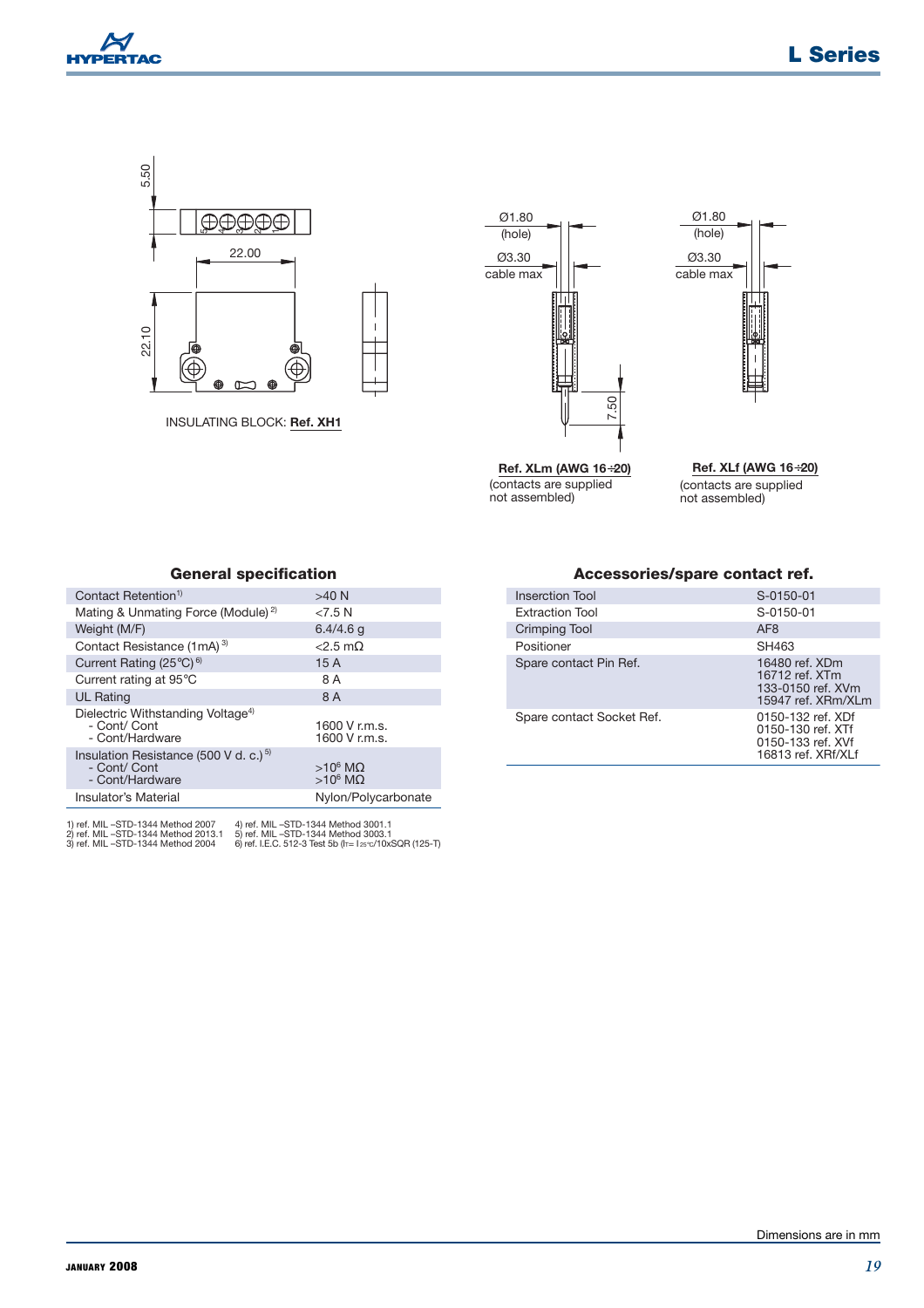

#### **Type "T" element (ø 1.50 removable contacts-clip)**



#### **General specification**

| Contact Retention <sup>1)</sup>                                                      | $>50$ N                          |
|--------------------------------------------------------------------------------------|----------------------------------|
| Mating & Unmating Force (Module) <sup>2)</sup>                                       | $<$ 17 N                         |
| Weight (M/F)                                                                         | $7.4/5.7$ q                      |
| Contact Resistance (1mA) <sup>3)</sup>                                               | $<$ 2.5 m $\Omega$               |
| Current Rating (25°C) <sup>6)</sup>                                                  | 20 A                             |
| Current rating at 95°C                                                               | 11 A                             |
| <b>UL Rating</b>                                                                     | 8 A                              |
| Dielectric Withstanding Voltage <sup>4)</sup><br>- Cont/ Cont<br>- Cont/Hardware     | 2250 V r.m.s.<br>3000 V r.m.s.   |
| Insulation Resistance (500 V d. c.) <sup>5)</sup><br>- Cont/ Cont<br>- Cont/Hardware | $>10^6$ MO<br>$>10^6$ M $\Omega$ |
| Insulator's Material                                                                 | DAP                              |

1) ref. MIL –STD-1344 Method 2007 2) ref. MIL –STD-1344 Method 2013.1 3) ref. MIL –STD-1344 Method 2004

4) ref. MIL –STD-1344 Method 3001.1 5) ref. MIL –STD-1344 Method 3003.1 6) ref. I.E.C. 512-3 Test 5b (IT= I 25°C/10xSQR (125-T)

#### **Accessories/spare contact ref.**

| Inserction Tool           | Non Necessary                                                       |
|---------------------------|---------------------------------------------------------------------|
| <b>Extraction Tool</b>    | 15808                                                               |
| Crimping Tool             | AF <sub>8</sub>                                                     |
| Positioner                | 15807                                                               |
| Spare contact Pin Ref.    | 15835 ref. Tm<br>18410 ref. TAm<br>18747 ref. TBm<br>19168 ref. TCm |
| Spare contact Socket Ref. | 15837 ref. Tf<br>18412 ref. TAf<br>18748 ref. TBf<br>19171 ref. TCf |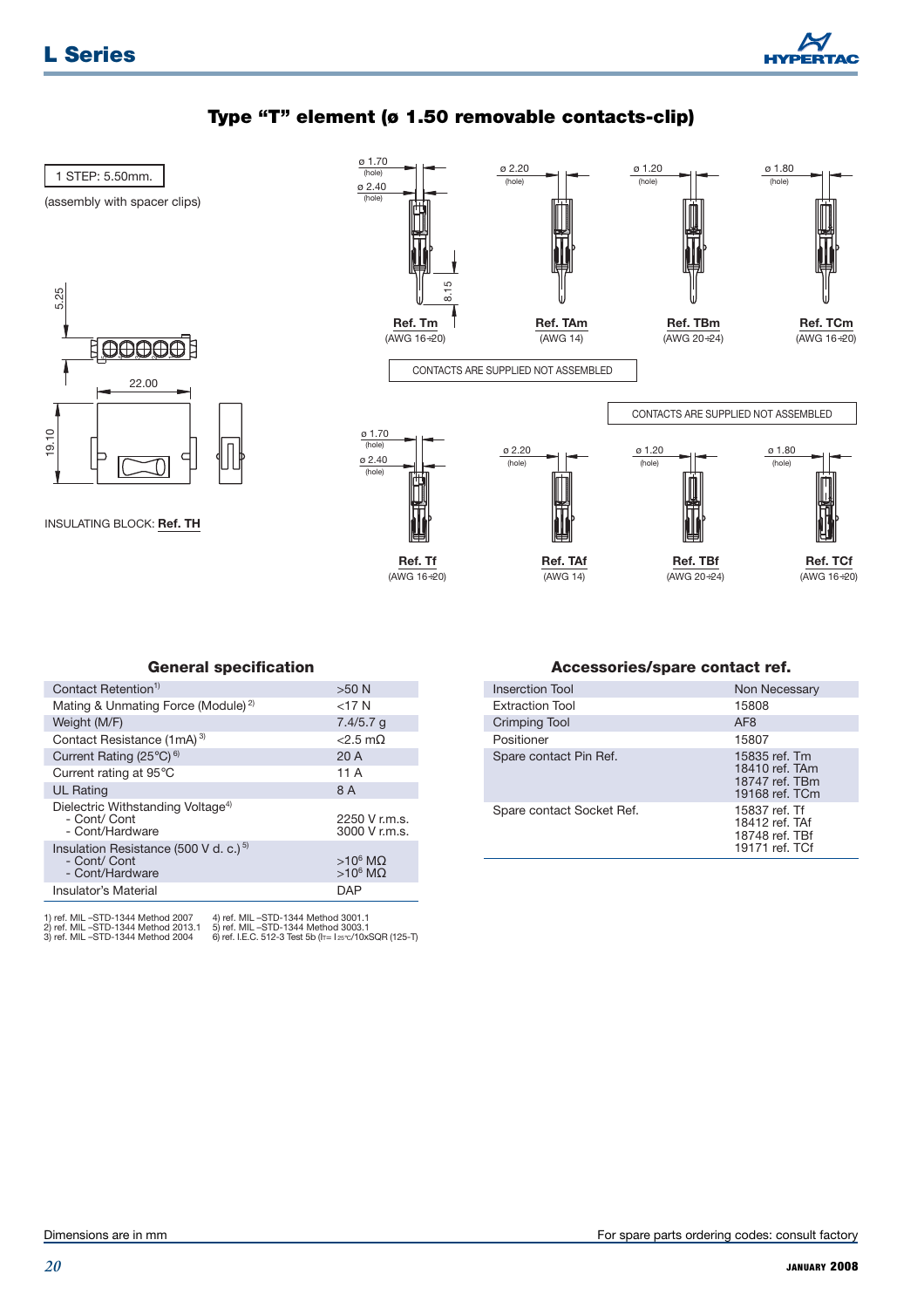

#### **Type "N" element (ø 2.00 contacts)**





INSULATING BLOCK: **Ref. NHm Ref. Nm**







#### **General specification**

| Contact Retention <sup>1)</sup>                                                      | $>70$ N                          |
|--------------------------------------------------------------------------------------|----------------------------------|
| Mating & Unmating Force (Module) <sup>2)</sup>                                       | $<$ 10 N                         |
| Weight (M/F)                                                                         | $11.5/9.5$ q                     |
| Contact Resistance (1mA) <sup>3)</sup>                                               | $<1.5$ m $0$                     |
| Current Rating $(25^{\circ}C)^{6}$                                                   | 31 A                             |
| Current rating at 95°C                                                               | 17 A                             |
| <b>UL Rating</b>                                                                     | -                                |
| Dielectric Withstanding Voltage <sup>4)</sup><br>- Cont/ Cont<br>- Cont/Hardware     | 4000 V r.m.s.<br>4500 V r.m.s.   |
| Insulation Resistance (500 V d. c.) <sup>5)</sup><br>- Cont/ Cont<br>- Cont/Hardware | $>10^6$ M $\Omega$<br>$>10^6$ ΜΩ |
| Insulator's Material                                                                 | <b>PPS</b>                       |
|                                                                                      |                                  |

1) ref. MIL –STD-1344 Method 2007 2) ref. MIL –STD-1344 Method 2013.1 3) ref. MIL –STD-1344 Method 2004



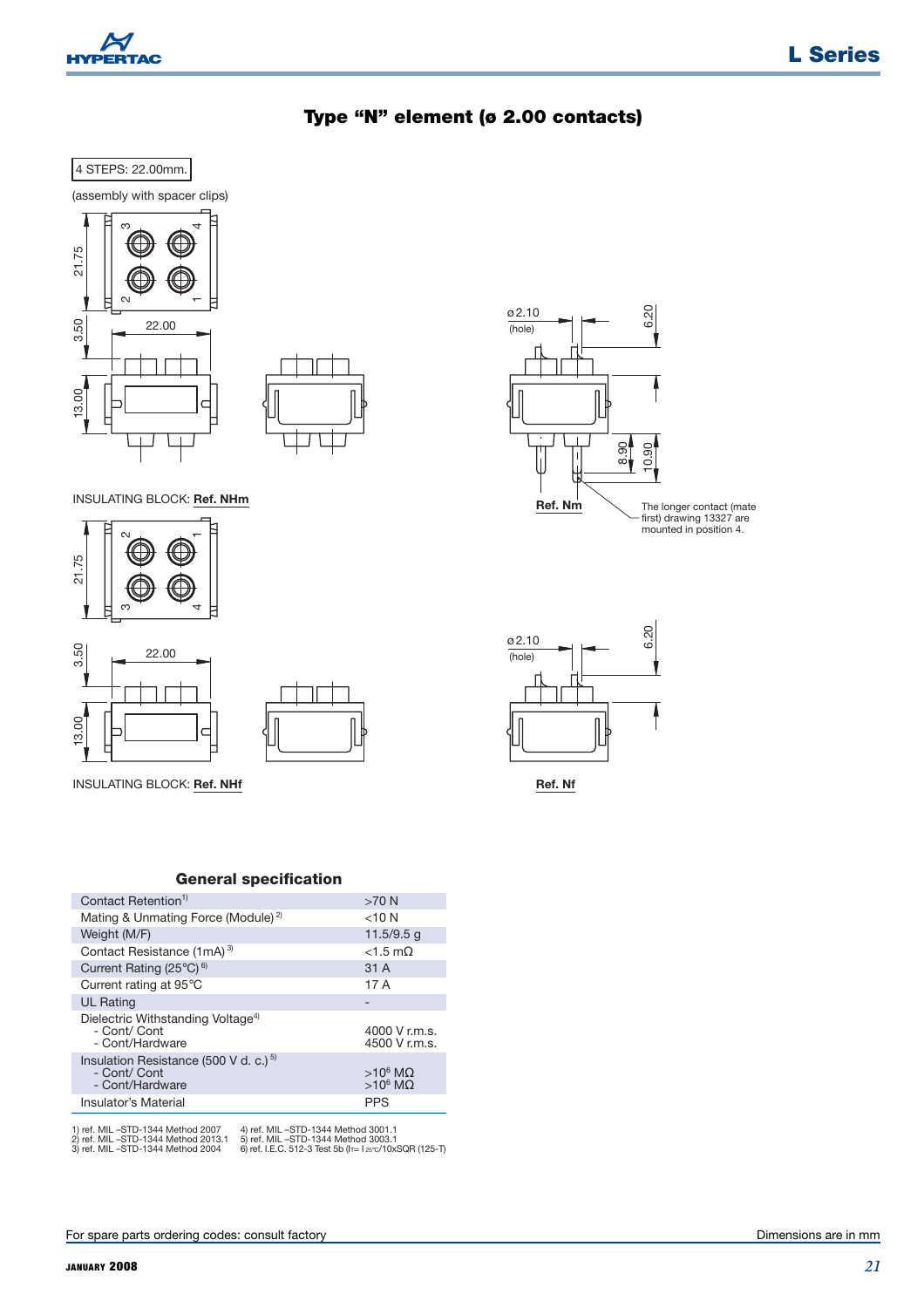

#### **Type "B" element (ø 2.50 contacts)**

#### 1.5 STEPS: 8.25mm.

(assembly with spacer clips)



INSULATING BLOCK: **Ref. BH**









**Ref. Bf Ref. BDf**

#### **General specification**

| Contact Retention <sup>1)</sup>                                                      | $>70$ N                        |
|--------------------------------------------------------------------------------------|--------------------------------|
| Mating & Unmating Force (Module) <sup>2)</sup>                                       | $<$ 17 N                       |
| Weight (M/F)                                                                         | $10.4/7.4$ q                   |
| Contact Resistance (1mA) <sup>3)</sup>                                               | $<$ 1.0 m $\Omega$             |
| Current Rating $(25^{\circ}C)^{6}$                                                   | 40 A                           |
| Current rating at 95°C                                                               | 22 A                           |
| <b>UL Rating</b>                                                                     | 15A                            |
| Dielectric Withstanding Voltage <sup>4)</sup><br>- Cont/ Cont<br>- Cont/Hardware     | 1600 V r.m.s.<br>1600 V r.m.s. |
| Insulation Resistance (500 V d. c.) <sup>5)</sup><br>- Cont/ Cont<br>- Cont/Hardware | $>10^6$ ΜΩ<br>$>10^6$ ΜΩ       |
| Insulator's Material                                                                 | <b>DAP</b>                     |

1) ref. MIL –STD-1344 Method 2007 2) ref. MIL –STD-1344 Method 2013.1 3) ref. MIL –STD-1344 Method 2004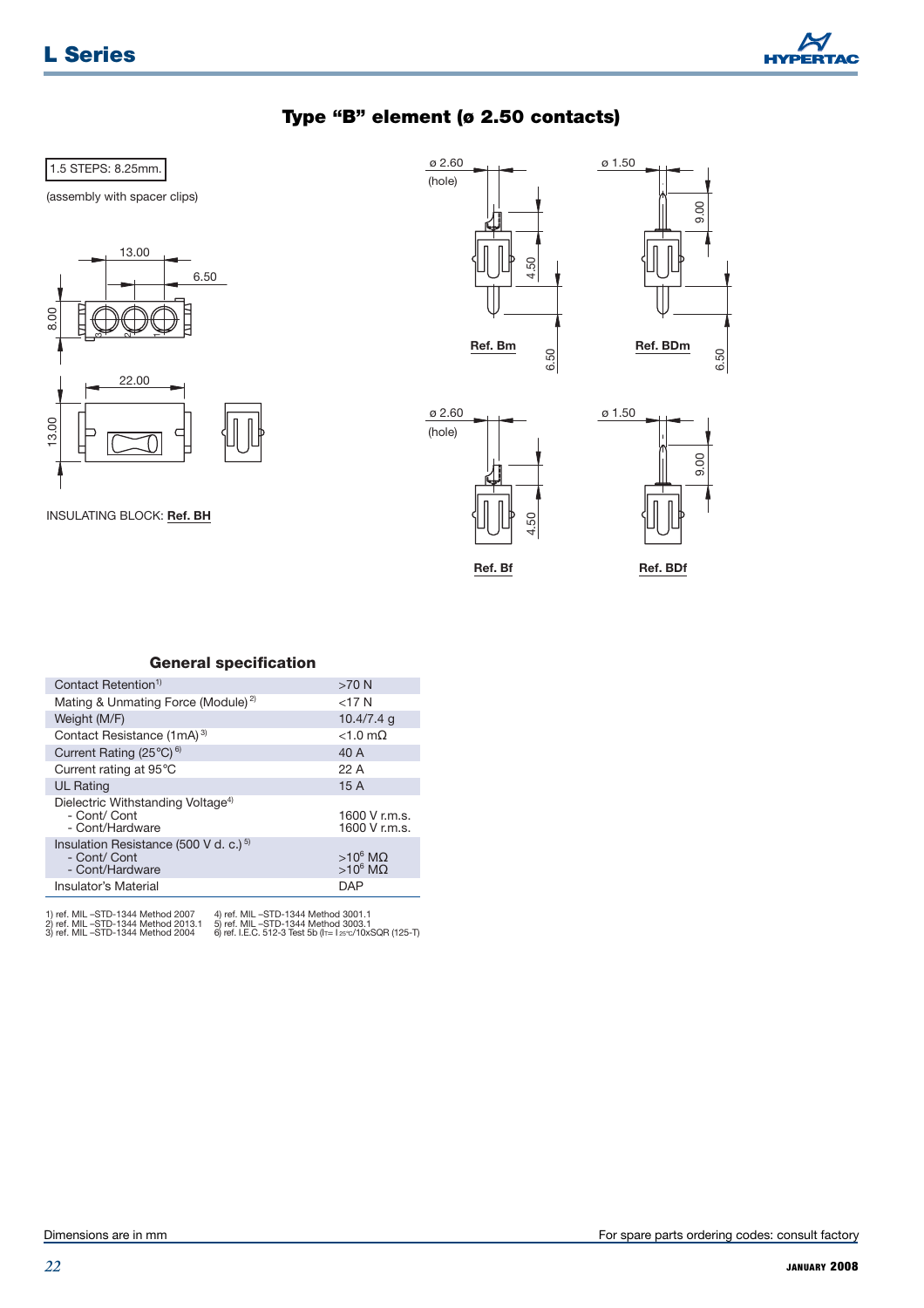

#### **Type "W" element (ø 2.50 removable contacts-cloc)**

1.5 STEPS: 8.25mm.

(assembly without spacer clips)



INSULATING BLOCK: **Ref. WH**



#### **General specification**

| Contact Retention <sup>1)</sup>                                                      | $>60$ N                                  |
|--------------------------------------------------------------------------------------|------------------------------------------|
| Mating & Unmating Force (Module) <sup>2)</sup>                                       | 27.5N                                    |
| Weight (M/F)                                                                         | 6.5/10q                                  |
| Contact Resistance (1mA) <sup>3)</sup>                                               | $<$ 1.0 m $\Omega$                       |
| Current Rating (25°C) <sup>6)</sup>                                                  | 35A                                      |
| Current rating at 95°C                                                               | 19A                                      |
| <b>UL Rating</b>                                                                     | 15A                                      |
| Dielectric Withstanding Voltage <sup>4)</sup><br>- Cont/ Cont<br>- Cont/Hardware     | 2800 V r.m.s.<br>2800 V r.m.s.           |
| Insulation Resistance (500 V d. c.) <sup>5)</sup><br>- Cont/ Cont<br>- Cont/Hardware | $>10^6$ M $\Omega$<br>$>10^6$ M $\Omega$ |
| Insulator's Material                                                                 | Nylon                                    |

1) ref. MIL –STD-1344 Method 2007 2) ref. MIL –STD-1344 Method 2013.1 3) ref. MIL –STD-1344 Method 2004

For spare parts ordering codes: consult factory

4) ref. MIL –STD-1344 Method 3001.1 5) ref. MIL –STD-1344 Method 3003.1 6) ref. I.E.C. 512-3 Test 5b (IT= I 25°C/10xSQR (125-T)

**Accessories/spare contact ref.**

| Inserction Tool           | S-0250-01                                         |
|---------------------------|---------------------------------------------------|
| <b>Extraction Tool</b>    | S-0250-01                                         |
| <b>Crimping Tool</b>      | FT <sub>8</sub>                                   |
| Positioner                | SH463                                             |
| Spare contact Pin Ref.    | 12318 ref. Wm<br>17667 ref. WAm<br>19684 ref. WBm |
| Spare contact Socket Ref. | 16825 ref. Wf<br>17669 ref. WAf<br>19683 ref. WBf |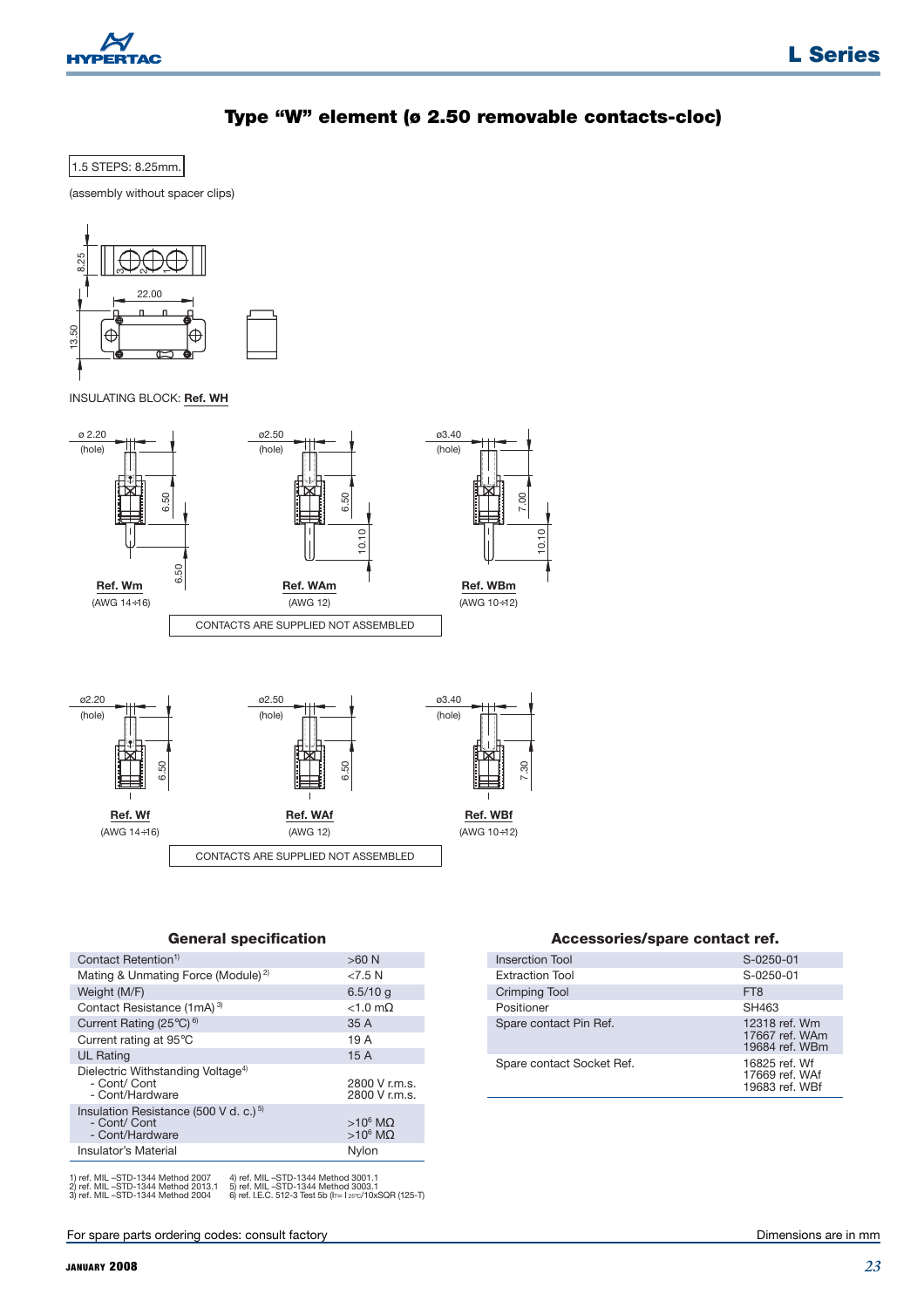

#### **Type "C and M" elements (ø 3.50 contacts)**



(assembly with spacer clips)





#### **Type "C" element - General specification**

|                                                                                                              | g<br>တ               | 4.50                                                                                                                               | 00.6                 | 8                                                                                    |                                                 |
|--------------------------------------------------------------------------------------------------------------|----------------------|------------------------------------------------------------------------------------------------------------------------------------|----------------------|--------------------------------------------------------------------------------------|-------------------------------------------------|
| Ref. Cf<br>(25Amp.)                                                                                          | Ref. CDf<br>(25Amp.) | Ref. Mf<br>(50Amp.)                                                                                                                | Ref. MDf<br>(50Amp.) | Ref. MEf<br>(50Amp.)                                                                 |                                                 |
|                                                                                                              |                      | Type "C" element - General specification                                                                                           |                      | Type "M" element - General specification                                             |                                                 |
| Contact Retention <sup>1)</sup>                                                                              |                      | $>70$ N                                                                                                                            |                      | Contact Retention <sup>1)</sup>                                                      | $>70$ N                                         |
| Mating & Unmating Force (Module) <sup>2)</sup>                                                               |                      | $<$ 17 $N$                                                                                                                         |                      | Mating & Unmating Force (Module) <sup>2)</sup>                                       | $<$ 17 N                                        |
| Weight (M/F)                                                                                                 |                      | 12.2/8.9 g                                                                                                                         |                      | Weight (M/F)                                                                         | $12/8.9$ q                                      |
| Contact Resistance (1mA) <sup>3)</sup>                                                                       |                      | $< 0.8$ m $\Omega$                                                                                                                 |                      | Contact Resistance (1mA) <sup>3)</sup>                                               | $< 0.6$ m $\Omega$                              |
| Current Rating $(25^{\circ}C)^{6}$                                                                           |                      | 57 A                                                                                                                               |                      | Current Rating $(25^{\circ}C)^{6}$                                                   | 86 A                                            |
| Current rating at 95°C                                                                                       |                      | 31 A                                                                                                                               |                      | Current rating at 95°C                                                               | 47 A                                            |
| <b>UL Rating</b>                                                                                             |                      | 25A                                                                                                                                |                      | <b>UL Rating</b>                                                                     | 50 A                                            |
| Dielectric Withstanding Voltage <sup>4)</sup><br>- Cont/ Cont<br>- Cont/Hardware                             |                      | 2000 V r.m.s.<br>2000 V r.m.s.                                                                                                     |                      | Dielectric Withstanding Voltage <sup>4)</sup><br>- Cont/ Cont<br>- Cont/Hardware     | 2000 V r.m.s.<br>2000 V r.m.s.                  |
| Insulation Resistance (500 V d. c.) <sup>5)</sup><br>- Cont/ Cont<br>- Cont/Hardware                         |                      | $>10^6$ M $\Omega$<br>$>10^6$ M $\Omega$                                                                                           |                      | Insulation Resistance (500 V d. c.) <sup>5)</sup><br>- Cont/ Cont<br>- Cont/Hardware | $>10^6$ M $\Omega$<br>$>10^6$ M $\Omega$        |
| Insulator's Material                                                                                         |                      | <b>DAP</b>                                                                                                                         |                      | Insulator's Material                                                                 | <b>DAP</b>                                      |
| 1) ref. MIL-STD-1344 Method 2007<br>2) ref. MIL –STD-1344 Method 2013.1<br>3) ref. MIL –STD-1344 Method 2004 |                      | 4) ref. MIL-STD-1344 Method 3001.1<br>5) ref. MIL-STD-1344 Method 3003.1<br>6) ref. I.E.C. 512-3 Test 5b (IT= 125°C/10xSQR (125-T) |                      |                                                                                      |                                                 |
| Dimensions are in mm                                                                                         |                      |                                                                                                                                    |                      |                                                                                      | For spare parts ordering codes: consult factory |
| 24                                                                                                           |                      |                                                                                                                                    |                      |                                                                                      | <b>JANUARY 2008</b>                             |

#### **Type "M" element - General specification**

| Contact Retention <sup>1)</sup>                                                      | $>70$ N                          |
|--------------------------------------------------------------------------------------|----------------------------------|
| Mating & Unmating Force (Module) <sup>2)</sup>                                       | $<$ 17 N                         |
| Weight (M/F)                                                                         | $12/8.9$ g                       |
| Contact Resistance (1mA) <sup>3)</sup>                                               | $< 0.6$ m $\Omega$               |
| Current Rating (25°C) <sup>6)</sup>                                                  | 86 A                             |
| Current rating at 95°C                                                               | 47 A                             |
| <b>UL Rating</b>                                                                     | 50 A                             |
| Dielectric Withstanding Voltage <sup>4)</sup><br>- Cont/ Cont<br>- Cont/Hardware     | 2000 V r.m.s.<br>2000 V r.m.s.   |
| Insulation Resistance (500 V d. c.) <sup>5)</sup><br>- Cont/ Cont<br>- Cont/Hardware | $>10^6$ M $\Omega$<br>$>10^6$ ΜΩ |
| Insulator's Material                                                                 | DAP                              |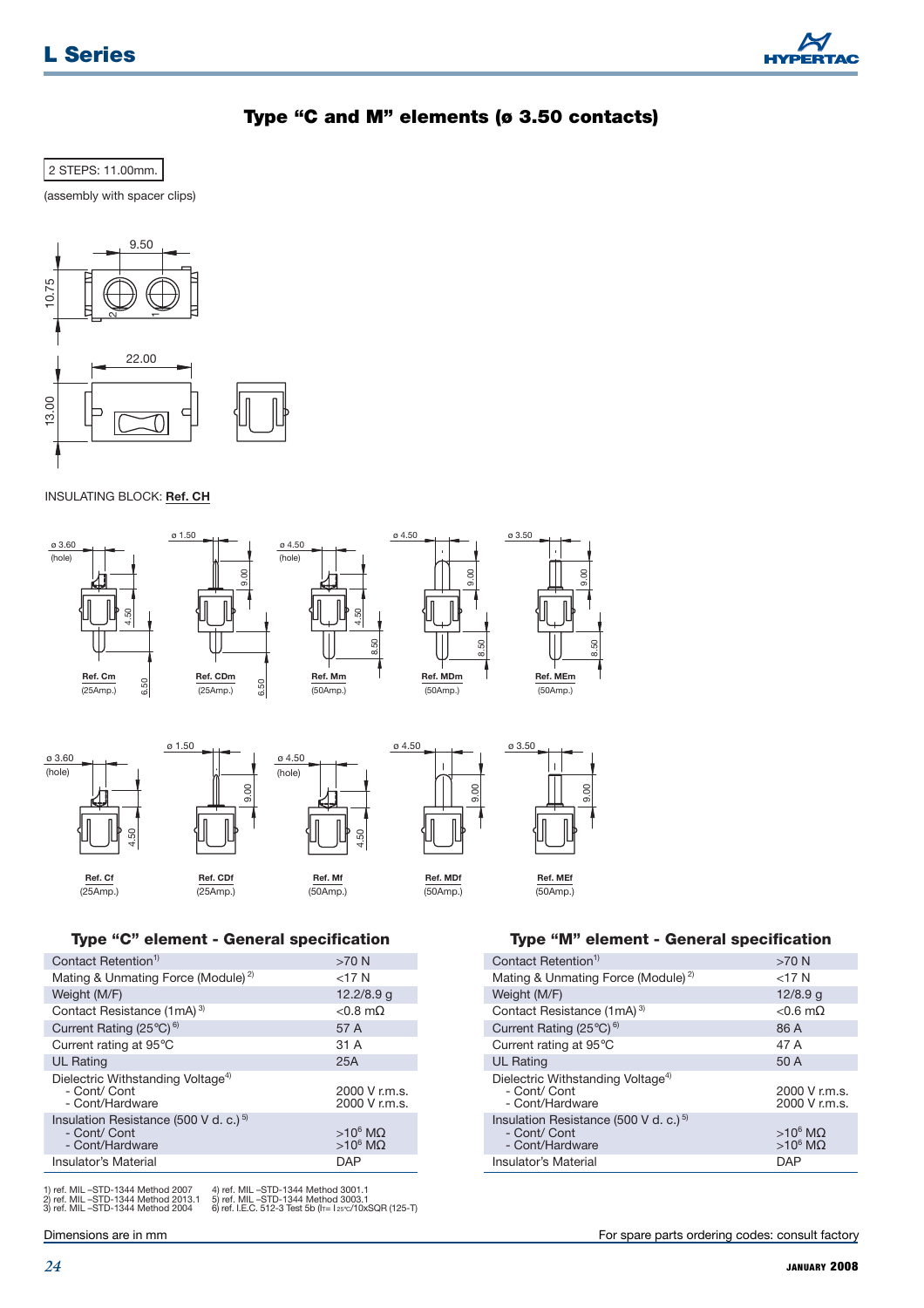

#### **Type "Z" element (ø 3.50 removable contacts-cloc)**

2 STEPS: 11.00mm.

(assembly without spacer clips)



INSULATING BLOCK: **Ref. ZH**





ø 3.45

Contacts are supplied NOT ASSEMBLED

#### **General specification**

| Contact Retention <sup>1)</sup>                                                                     | $>60$ N                                  |
|-----------------------------------------------------------------------------------------------------|------------------------------------------|
| Mating & Unmating Force (Module) <sup>2)</sup>                                                      | $<$ 17 N                                 |
| Weight (M/F)                                                                                        | 12/7.9 g                                 |
| Contact Resistance (1mA) <sup>3)</sup>                                                              | $< 0.8$ m $\Omega$                       |
| Current Rating $(25^{\circ}C)^{6}$                                                                  | 37 A                                     |
| Current rating at 95°C                                                                              | 20 A                                     |
| <b>UL Rating</b>                                                                                    | 25 or 50 A                               |
| Dielectric Withstanding Voltage <sup>4)</sup><br>- Cont/ Cont<br>- Cont/Hardware                    | 2800 V r.m.s.<br>2800 V r.m.s.           |
| Insulation Resistance (500 V d. c.) <sup>5)</sup><br>- Cont/ Cont<br>- Cont/Hardware                | $>10^6$ M $\Omega$<br>$>10^6$ M $\Omega$ |
| Insulator's Material                                                                                | Nylon                                    |
| 1) rof MIL_STD_1244 Mothod 2007<br>$\Lambda$ rof $\Lambda$ III $\equiv$ CTD $\pm$ 344 Mothod 3001 1 |                                          |

1) ref. MIL –STD-1344 Method 2007 2) ref. MIL –STD-1344 Method 2013.1 3) ref. MIL –STD-1344 Method 2004

4) ref. MIL –STD-1344 Method 3001.1 5) ref. MIL –STD-1344 Method 3003.1 6) ref. I.E.C. 512-3 Test 5b (IT= I 25°C/10xSQR (125-T)





(for AWG  $14 \div 18$  cable) (for AWG  $10 \div 12$  cable)

Contacts are supplied NOT ASSEMBLED

#### **Accessories/spare contact ref.**

| Inserction Tool           | S-0350-01                         |
|---------------------------|-----------------------------------|
| <b>Extraction Tool</b>    | S-0350-01                         |
| <b>Crimping Tool</b>      | M310                              |
| Positioner                | TP999                             |
| Spare contact Pin Ref.    | 12320 ref. ZRm<br>16600 ref. 7l m |
| Spare contact Socket Ref. | 16722 ref. 7Rf<br>16601 ref. 7I f |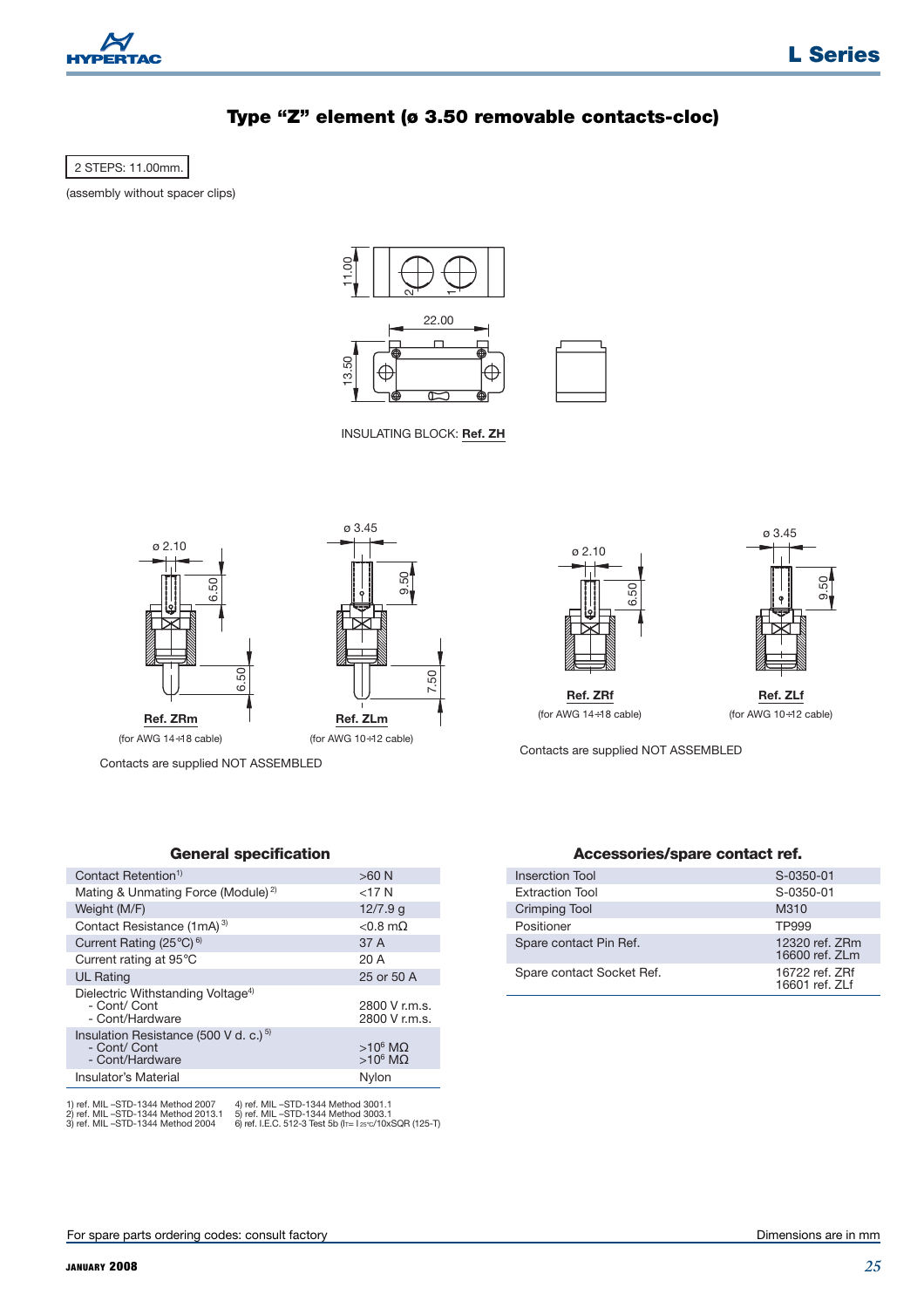

#### **Type "Z" element (ø 3.50 removable contacts-clip)**

2 STEPS: 11.00mm.

(assembly without spacer clips)





INSULATING BLOCK: **Ref. ZH1**





(for AWG 10 $\div$ 12 cable) (for 10mm<sup>2</sup> cable.) **Ref. ZAm Ref. ZBm**



(for AWG 10 $\div$ 12 cable) (for 10mm<sup>2</sup> cable.)



**Ref. ZAf Ref. ZBf**

#### **General specification**

| Contact Retention <sup>1)</sup>                                                      | $>60$ N                                  |
|--------------------------------------------------------------------------------------|------------------------------------------|
| Mating & Unmating Force (Module) <sup>2)</sup>                                       | $<$ 17 N                                 |
| Weight (M/F)                                                                         | $12/7.9$ q                               |
| Contact Resistance (1mA) <sup>3)</sup>                                               | $< 0.8$ m $\Omega$                       |
| Current Rating (25 $^{\circ}$ C) <sup>6)</sup>                                       | 37 A                                     |
| Current rating at 95°C                                                               | 20 A                                     |
| <b>UL Rating</b>                                                                     | 25 or 50 A                               |
| Dielectric Withstanding Voltage <sup>4)</sup><br>- Cont/ Cont<br>- Cont/Hardware     | 2800 V r.m.s.<br>2800 V r.m.s.           |
| Insulation Resistance (500 V d. c.) <sup>5)</sup><br>- Cont/ Cont<br>- Cont/Hardware | $>10^6$ M $\Omega$<br>$>10^6$ M $\Omega$ |
| Insulator's Material                                                                 | Nylon                                    |
|                                                                                      |                                          |

1) ref. MIL –STD-1344 Method 2007 2) ref. MIL –STD-1344 Method 2013.1 3) ref. MIL –STD-1344 Method 2004

4) ref. MIL –STD-1344 Method 3001.1 5) ref. MIL –STD-1344 Method 3003.1 6) ref. I.E.C. 512-3 Test 5b (IT= I 25°C/10xSQR (125-T)

#### **Accessories/spare contact ref.**

| Inserction Tool           | Not Necessary                    |
|---------------------------|----------------------------------|
| <b>Extraction Tool</b>    | 20267                            |
| <b>Crimping Tool</b>      | M310/WA23                        |
| Positioner                | TP1290/M0601                     |
| Spare contact Pin Ref.    | 18972 ref. ZAm<br>19398 ref. 7Bm |
| Spare contact Socket Ref. | 16829 ref. ZAf<br>19395 ref. 7Bf |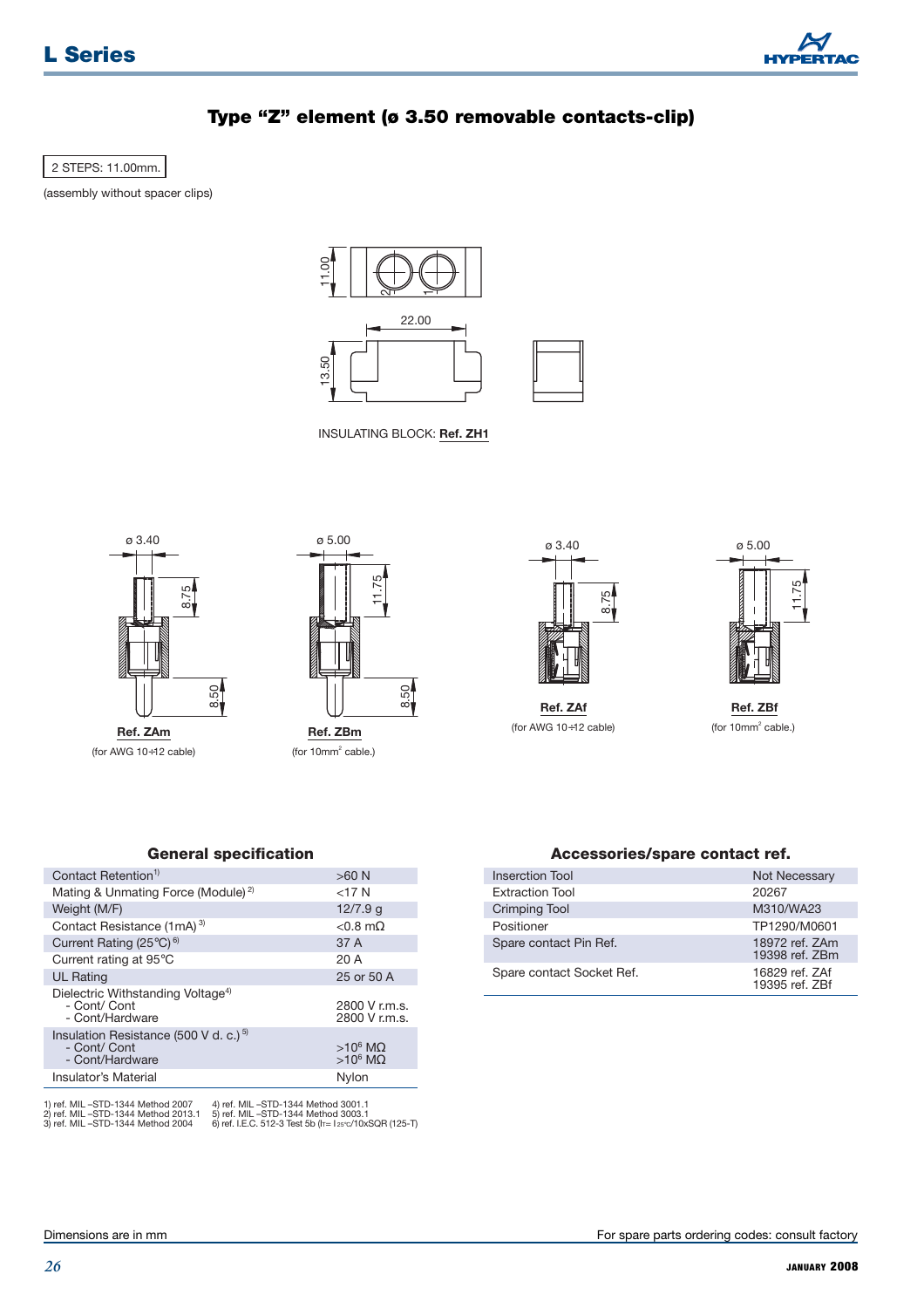

#### **Type "I" element (ø 6.00 contacts)**

22.50

 $\overline{1}$ 

M8x1

18.75

**Ref. If**

 $\overline{1}$ 

M8x1

18.75

#### 4 STEPS: 22.00mm.







#### **General specification**

| Contact Retention <sup>1)</sup>                                                      | $>100$ N                         |
|--------------------------------------------------------------------------------------|----------------------------------|
| Mating & Unmating Force (Module) <sup>2)</sup>                                       | $<$ 20 N                         |
| Weight (M/F)                                                                         | $40/50$ g                        |
| Contact Resistance (1mA) <sup>3)</sup>                                               | $< 0.3$ m $\Omega$               |
| Current Rating $(25^{\circ}C)^{6}$                                                   | 200 A                            |
| Current rating at 95°C                                                               | 100 A                            |
| <b>UL Rating</b>                                                                     |                                  |
| Dielectric Withstanding Voltage <sup>4)</sup><br>- Cont/ Cont<br>- Cont/Hardware     | 250 V r.m.s.<br>$250$ V r.m.s.   |
| Insulation Resistance (500 V d. c.) <sup>5)</sup><br>- Cont/ Cont<br>- Cont/Hardware | $>10^6$ ΜΩ<br>$>10^6$ M $\Omega$ |
| Insulator's Material                                                                 | Nylon                            |

1) ref. MIL –STD-1344 Method 2007 2) ref. MIL –STD-1344 Method 2013.1 3) ref. MIL –STD-1344 Method 2004 4) ref. MIL –STD-1344 Method 3001.1 5) ref. MIL –STD-1344 Method 3003.1 6) ref. I.E.C. 512-3 Test 5b (IT= I 25°C/10xSQR (125-T)

For spare parts ordering codes: consult factory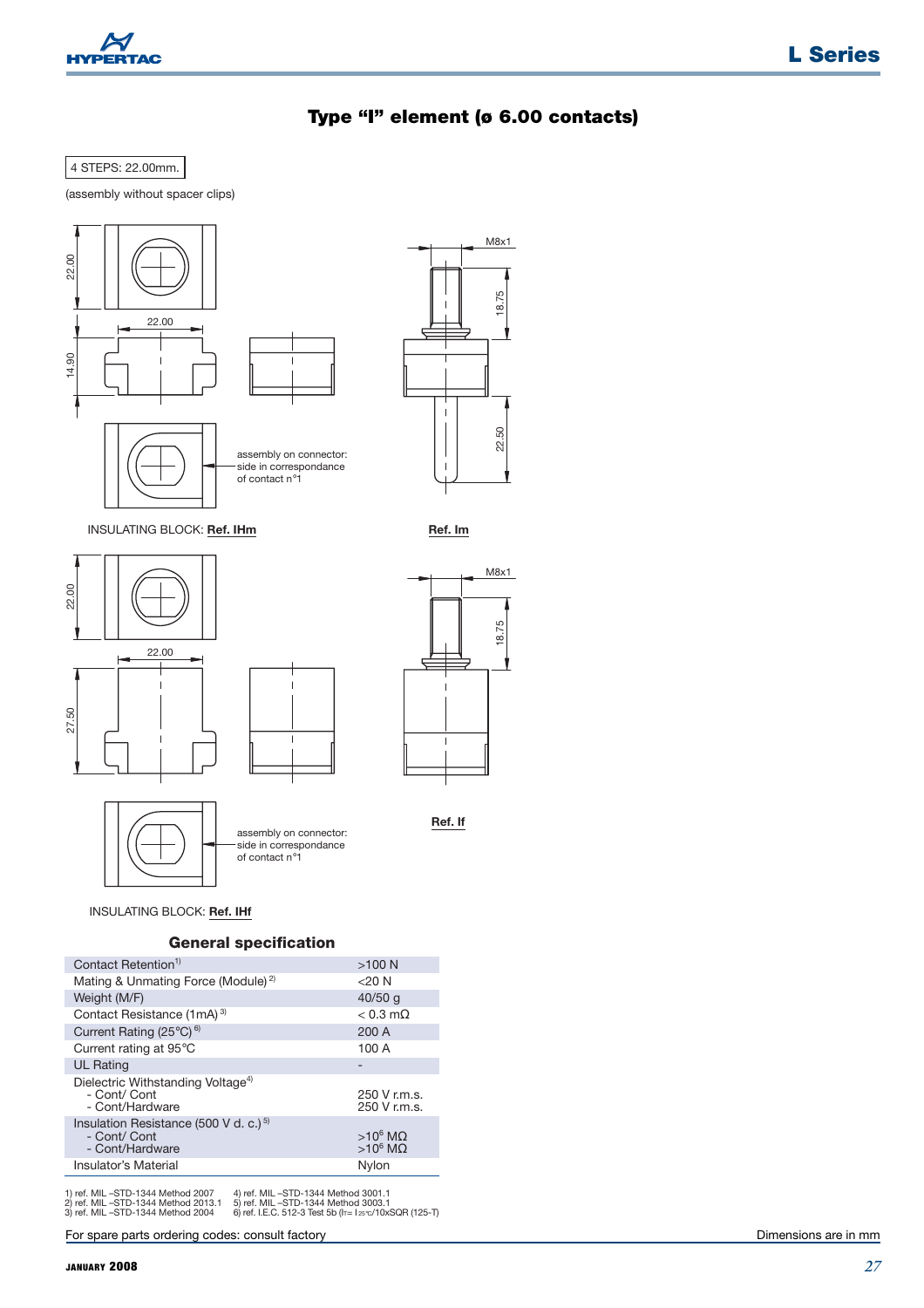

#### **Type "E" element (shielded contacts)**

#### 2 STEPS: 11.00mm.

(assembly with spacer clips)





**Ref. Ef**

#### **General specification**

| Contact Retention <sup>1)</sup>                                                      | n/a                                               |
|--------------------------------------------------------------------------------------|---------------------------------------------------|
| Mating & Unmating Force (Module) <sup>2)</sup>                                       | $<$ 40 N                                          |
| Weight (M/F)                                                                         | $15/10.2$ g                                       |
| Contact Resistance (1mA) <sup>3)</sup>                                               | <4 m $\Omega$ (inner),<br><0.6 m $\Omega$ (outer) |
| Current Rating $(25^{\circ}C)^{6}$                                                   | 9 A                                               |
| Current rating at 95°C                                                               | 5 A                                               |
| <b>UL Rating</b>                                                                     |                                                   |
| Dielectric Withstanding Voltage <sup>4)</sup><br>- Cont/ Cont<br>- Cont/Hardware     | 1300 V r.m.s.<br>2500 V r.m.s.                    |
| Insulation Resistance (500 V d. c.) <sup>5)</sup><br>- Cont/ Cont<br>- Cont/Hardware | $>10^6$ M $\Omega$<br>$>10^6$ M $\Omega$          |
| Insulator's Material                                                                 | DAP                                               |

1) ref. MIL –STD-1344 Method 2007 2) ref. MIL –STD-1344 Method 2013.1 3) ref. MIL –STD-1344 Method 2004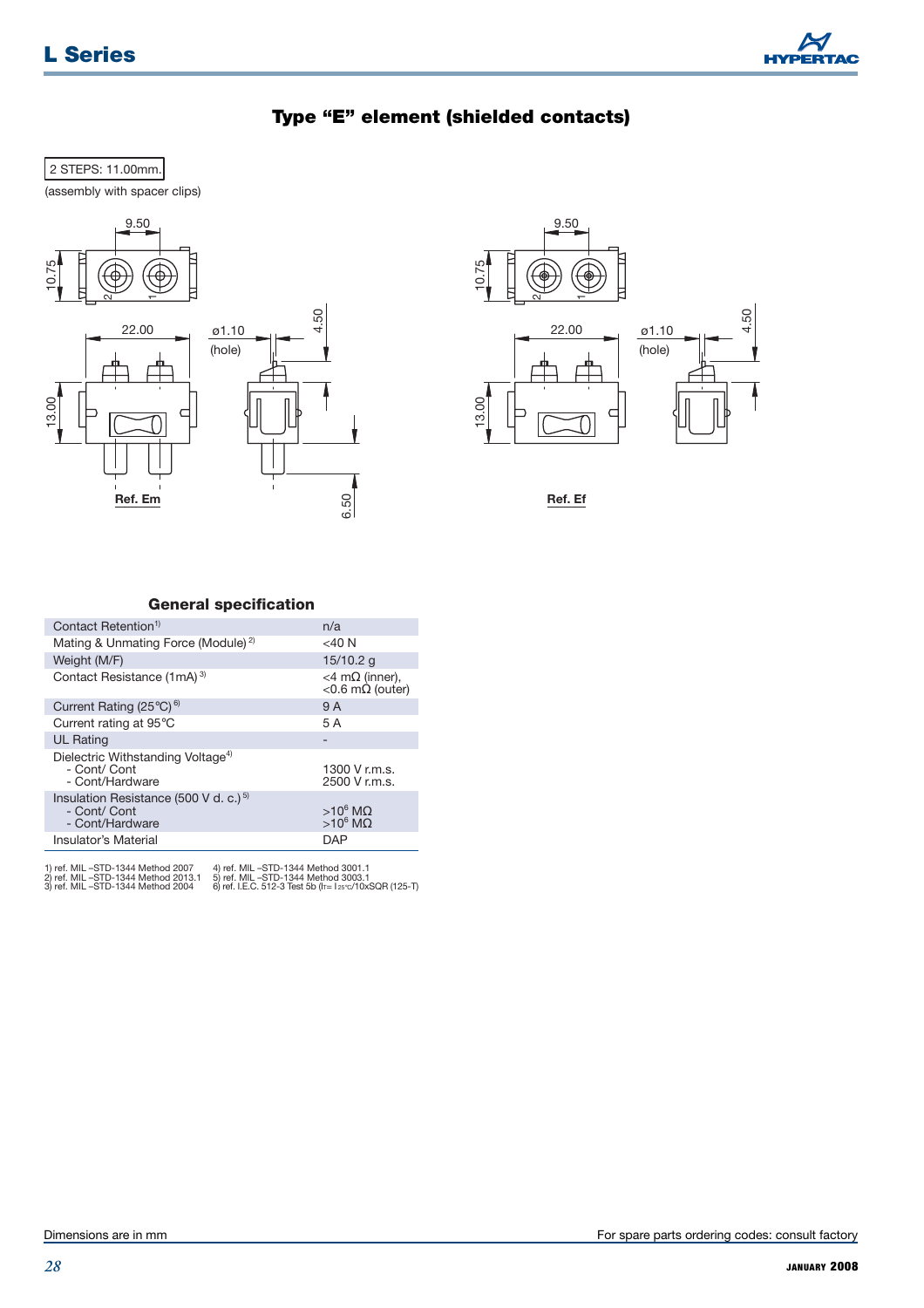

#### **Type "H" element (high voltage contacts)**



(assembly with spacer clips)





**General specification**

| Contact Retention <sup>1)</sup>                                                      | $>70$ N                                  |
|--------------------------------------------------------------------------------------|------------------------------------------|
| Mating & Unmating Force (Module) <sup>2)</sup>                                       | $<$ 20 N                                 |
| Weight (M/F)                                                                         | $7.4/5.8$ q                              |
| Contact Resistance (1mA) <sup>3)</sup>                                               | $<$ 3.5 m $\Omega$                       |
| Current Rating (25°C) <sup>6)</sup>                                                  | 9 A                                      |
| Current rating at 95°C                                                               | 5 A                                      |
| <b>UL Rating</b>                                                                     |                                          |
| Dielectric Withstanding Voltage <sup>4)</sup><br>- Cont/ Cont<br>- Cont/Hardware     | 8000 V r.m.s.<br>8000 V r.m.s.           |
| Insulation Resistance (500 V d. c.) <sup>5)</sup><br>- Cont/ Cont<br>- Cont/Hardware | $>10^6$ M $\Omega$<br>$>10^6$ M $\Omega$ |
| Insulator's Material                                                                 | DAP                                      |
|                                                                                      |                                          |

1) ref. MIL –STD-1344 Method 2007 2) ref. MIL –STD-1344 Method 2013.1 3) ref. MIL –STD-1344 Method 2004

4) ref. MIL –STD-1344 Method 3001.1 5) ref. MIL –STD-1344 Method 3003.1 6) ref. I.E.C. 512-3 Test 5b (IT= I 25°C/10xSQR (125-T)

8.00

 $9.00$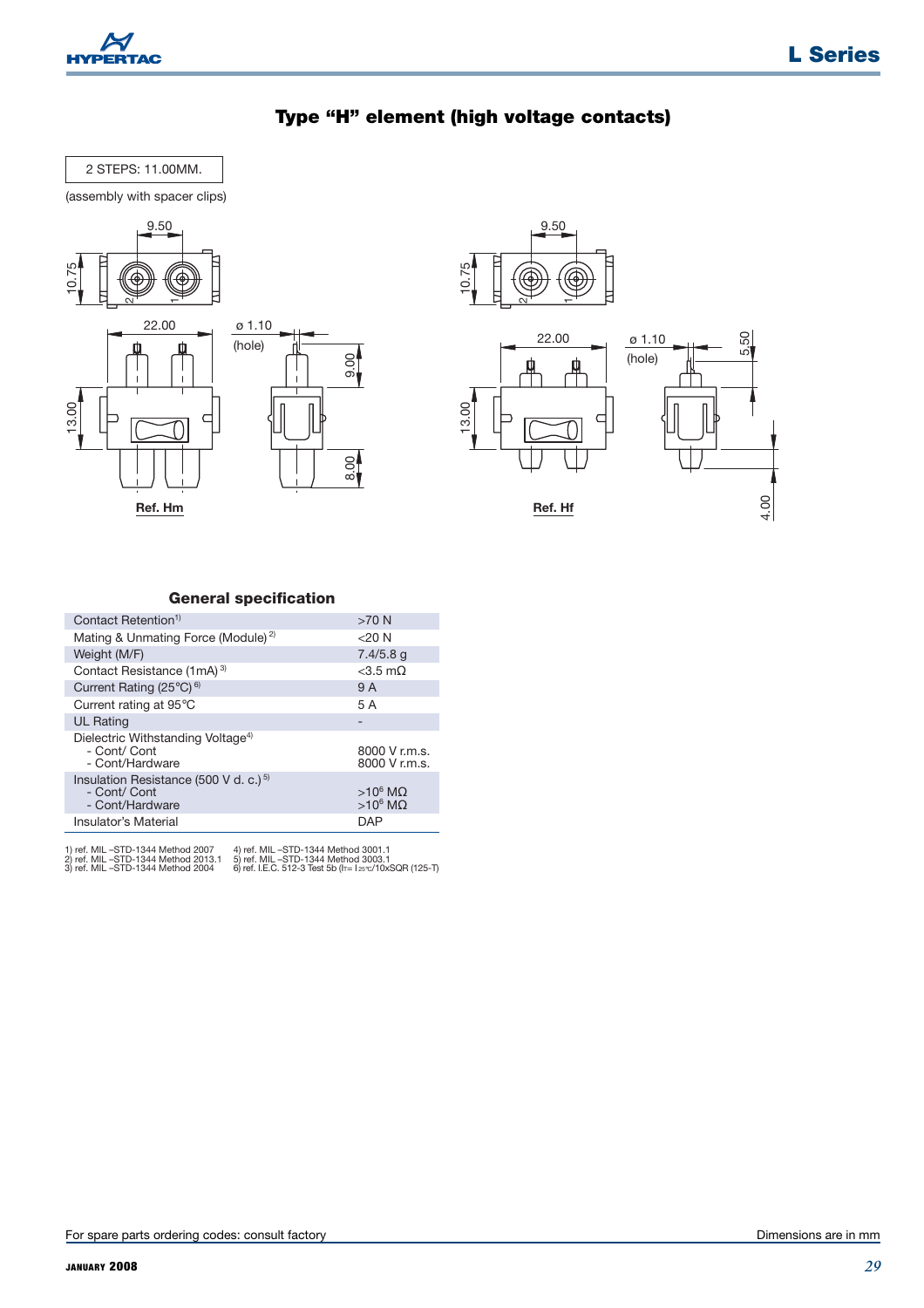

#### **Type "L" element (coaxial contacts)** *(consult factory)*

#### 1.5 STEPS: 8.25mm.

(assembly with spacer clips)



**Ref. LAf** (for RG178 cable) **Ref. LBf** (for RG174 or RG316 cable)

13.00

#### **General specification**

11.00

| Contact Retention <sup>1)</sup>                                                                            | $>40$ N                                                                                                      |
|------------------------------------------------------------------------------------------------------------|--------------------------------------------------------------------------------------------------------------|
| Mating & Unmating Force (Module) <sup>2)</sup>                                                             | $<$ 20 N                                                                                                     |
| Weight (M/F)                                                                                               | $8.9/11$ q                                                                                                   |
| Contact Resistance (1mA) 3)                                                                                | $<$ 2.5 m $\Omega$                                                                                           |
| Dielectric Withstanding Voltage <sup>4)</sup><br>- Inner Cont/Outer Cont<br>- Outer Cont/Hardware          | 1000 V r.m.s.<br>1500 V r.m.s.                                                                               |
| Insulation Resistance (500 V d. c.) <sup>5)</sup><br>- Inner Cont/Outer Cont<br>- Outer Cont/Hardware      | $>10^6$ ΜΩ<br>$>10^6$ ΜΩ                                                                                     |
| Standing Wave ratio (3.9 GHz) <sup>6)</sup>                                                                | <1.1                                                                                                         |
| Impedance                                                                                                  | 50 $\Omega$                                                                                                  |
| Insulator's Material                                                                                       | <b>DAP</b>                                                                                                   |
| 1) ref. MIL-STD-1344 Method 2007<br>2) ref. MIL-STD-1344 Method 2013.1<br>3) ref. MIL-STD-1344 Method 2004 | 4) ref. MIL-STD-1344 Method 3001.1<br>5) ref. MIL-STD-1344 Method 3003.1<br>6) ref. MIL-STD-1344 Method 3005 |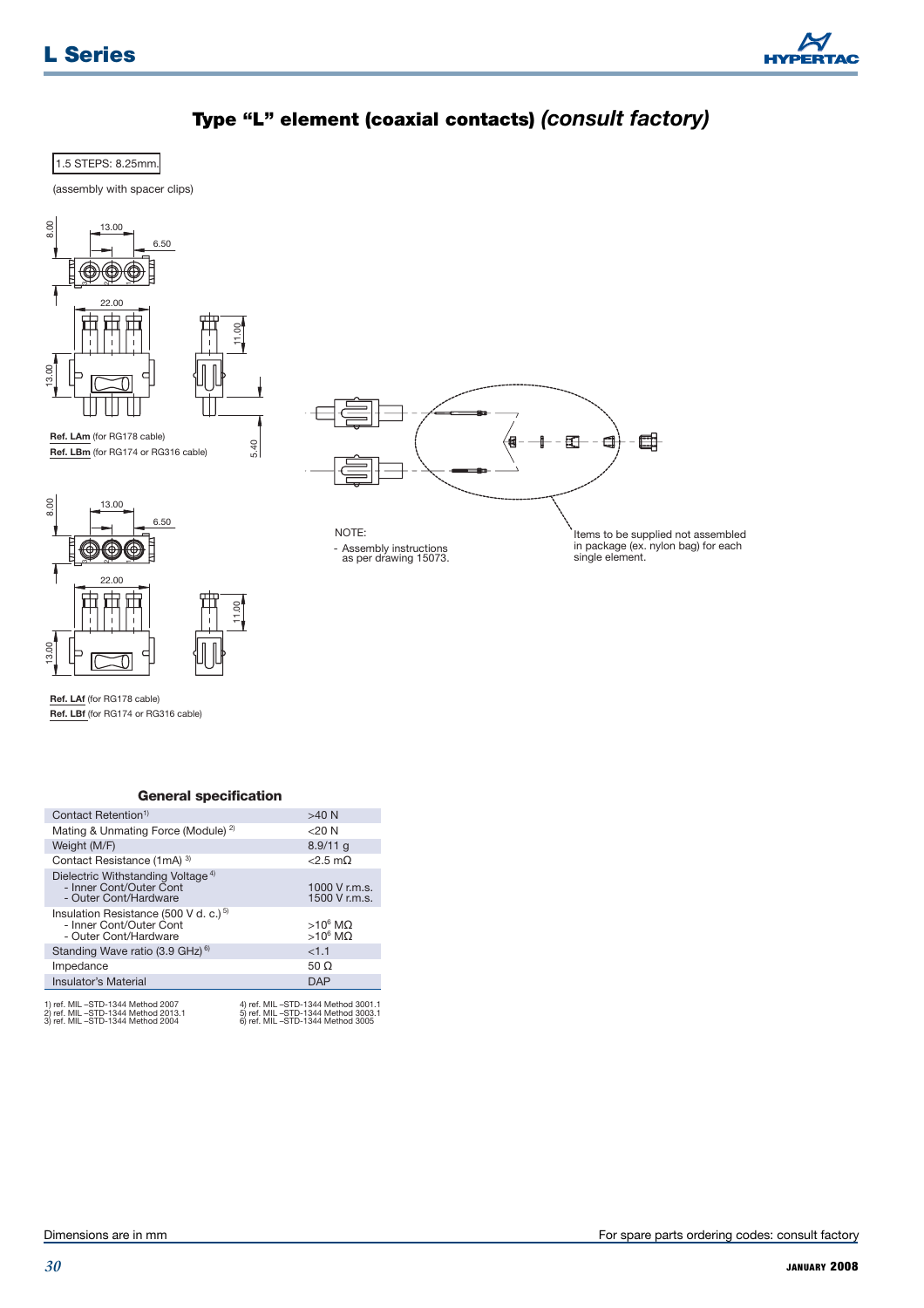



#### **Type "J" element (coaxial contacts)**

#### **General specification**

| 22.00                                                                                                         | NOT<br>- As<br>рe                                                                                              |
|---------------------------------------------------------------------------------------------------------------|----------------------------------------------------------------------------------------------------------------|
|                                                                                                               |                                                                                                                |
| Ref. JAf ((for RG178 cable)                                                                                   | Ref. JBf (for RG174 or RG316 cable)                                                                            |
| <b>General specification</b>                                                                                  |                                                                                                                |
| Contact Retention <sup>1)</sup>                                                                               | $>70$ N                                                                                                        |
| Mating & Unmating Force (Module) <sup>2)</sup>                                                                | $<$ 13 $N$                                                                                                     |
| Weight (M/F)                                                                                                  | 11.5/12.8 g                                                                                                    |
| Contact Resistance (1mA) 3)                                                                                   | $<$ 2.5 m $\Omega$                                                                                             |
| Dielectric Withstanding Voltage <sup>4)</sup><br>- Inner Cont/Outer Cont<br>- Outer Cont/Hardware             | 1000 V r.m.s.<br>1000 V r.m.s.                                                                                 |
| Insulation Resistance (500 V d. c.) <sup>5)</sup><br>- Inner Cont/Outer Cont<br>- Outer Cont/Hardware         | >10 <sup>6</sup> ΜΩ<br>>10 <sup>6</sup> ΜΩ                                                                     |
| Standing Wave ratio (3.9 GHz) <sup>6)</sup>                                                                   | < 1.1                                                                                                          |
| Impedance                                                                                                     | $50\ \Omega$                                                                                                   |
| <b>Insulator's Material</b>                                                                                   | <b>DAP</b>                                                                                                     |
| 1) ref. MIL –STD-1344 Method 2007<br>2) ref. MIL –STD-1344 Method 2013.1<br>3) ref. MIL –STD-1344 Method 2004 | 4) ref. MIL-STD-1344 Method 3001.1<br>5) ref. MIL -STD-1344 Method 3003.1<br>6) ref. MIL -STD-1344 Method 3005 |
|                                                                                                               |                                                                                                                |
| For spare parts ordering codes: consult factory                                                               |                                                                                                                |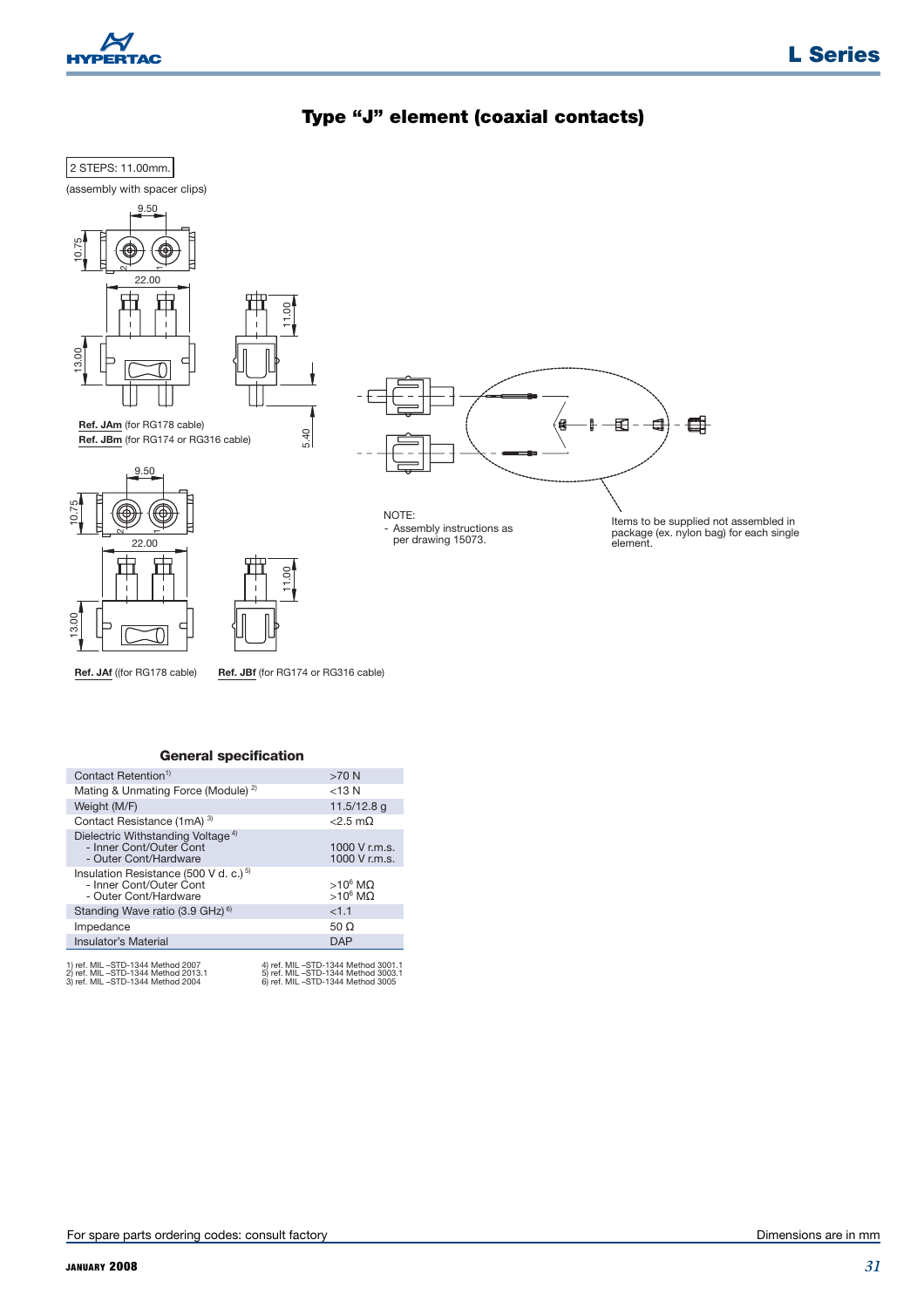**L Series**



#### **Type "K" element (coaxial contacts)**

2 STEPS: 11.00mm.

(assembly with spacer clips)



#### **General specification**

| Contact Retention <sup>1)</sup>                                                                              | $>40$ N                                                                                                      |
|--------------------------------------------------------------------------------------------------------------|--------------------------------------------------------------------------------------------------------------|
| Mating & Unmating Force (Module) <sup>2)</sup>                                                               | $<$ 15 N                                                                                                     |
| Weight (M/F)                                                                                                 | $7.0/7.2$ g                                                                                                  |
| Contact Resistance (1mA) 3)                                                                                  | $< 5.0$ m $\Omega$                                                                                           |
| Dielectric Withstanding Voltage <sup>4)</sup><br>- Inner Cont/Outer Cont<br>- Outer Cont/Hardware            | 1000 V r.m.s.<br>2000 V r.m.s.                                                                               |
| Insulation Resistance (500 V d. c.) <sup>5)</sup><br>- Inner Cont/Outer Cont<br>- Outer Cont/Hardware        | $>10^6$ M $\Omega$<br>$>10^6$ M $\Omega$                                                                     |
| Standing Wave ratio (3.9 GHz) <sup>6)</sup>                                                                  | <1.2                                                                                                         |
| Impedance                                                                                                    | 50 $\Omega$ *                                                                                                |
| Insulator's Material                                                                                         | DAP                                                                                                          |
| 1) ref. MIL-STD-1344 Method 2007<br>2) ref. MIL –STD-1344 Method 2013.1<br>3) ref. MIL -STD-1344 Method 2004 | 4) ref. MIL-STD-1344 Method 3001.1<br>5) ref. MIL-STD-1344 Method 3003.1<br>6) ref. MIL-STD-1344 Method 3005 |

|         | <b>Accessories</b> |         |         |
|---------|--------------------|---------|---------|
| 18024/1 | 18024/2            | 18024/3 | 18024/4 |

| neı.            | 100247 L    | $1002 + 2$  | 1002473     | 1004474     |
|-----------------|-------------|-------------|-------------|-------------|
| Cable           | RG316/RG174 | RG316/RG174 | <b>RG58</b> | <b>RG58</b> |
| Crimping tool   | M0576       | M0576       | M0576       | M0576       |
| Positioner      | M0577       | M0577       | 11W.150.106 | 11W.150.106 |
| Extraction tool | M0578       | M0578       | 11W.101.000 | 11W.101.000 |

 $*$  75 $\Omega$  also avalable. Ask factory.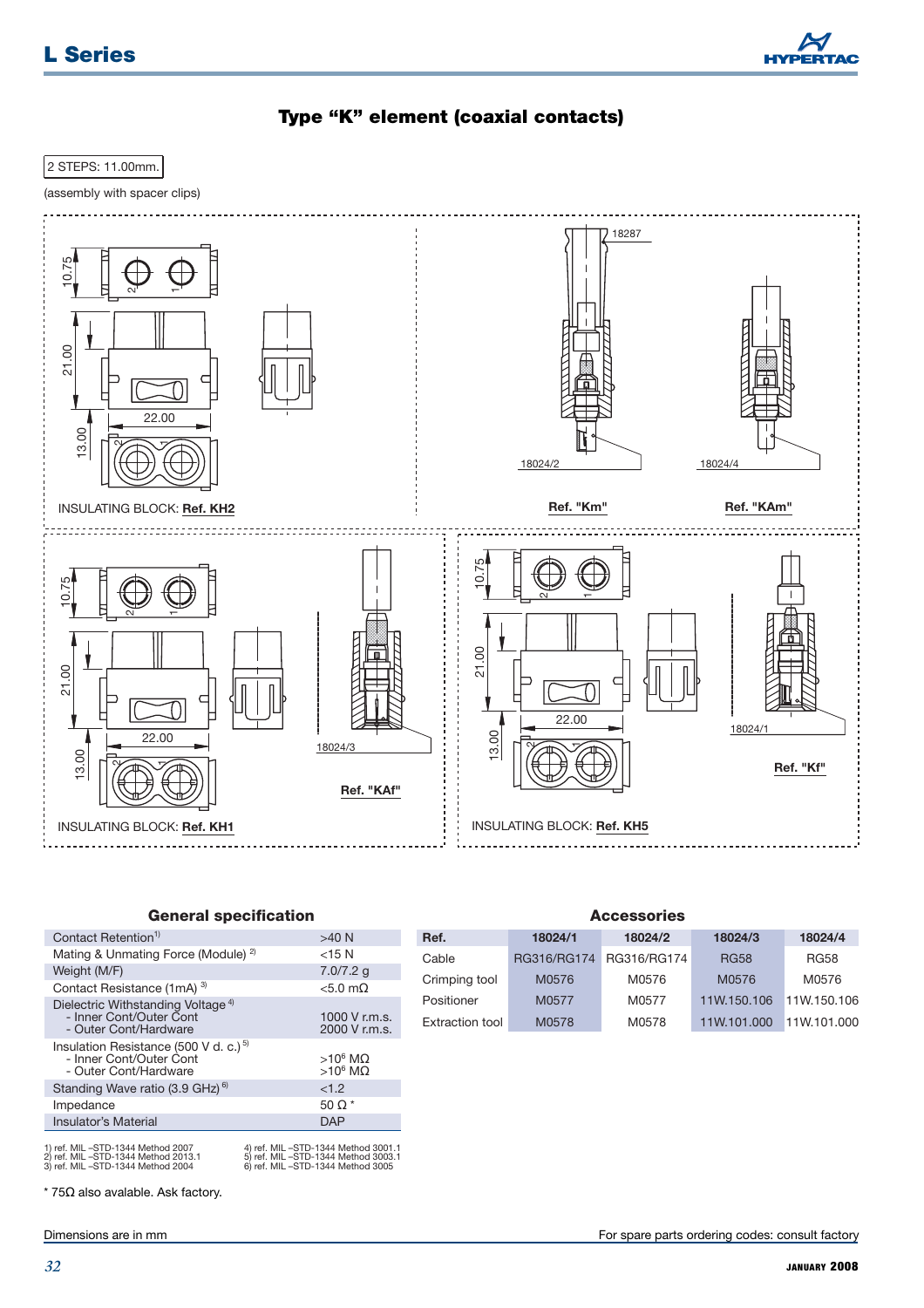



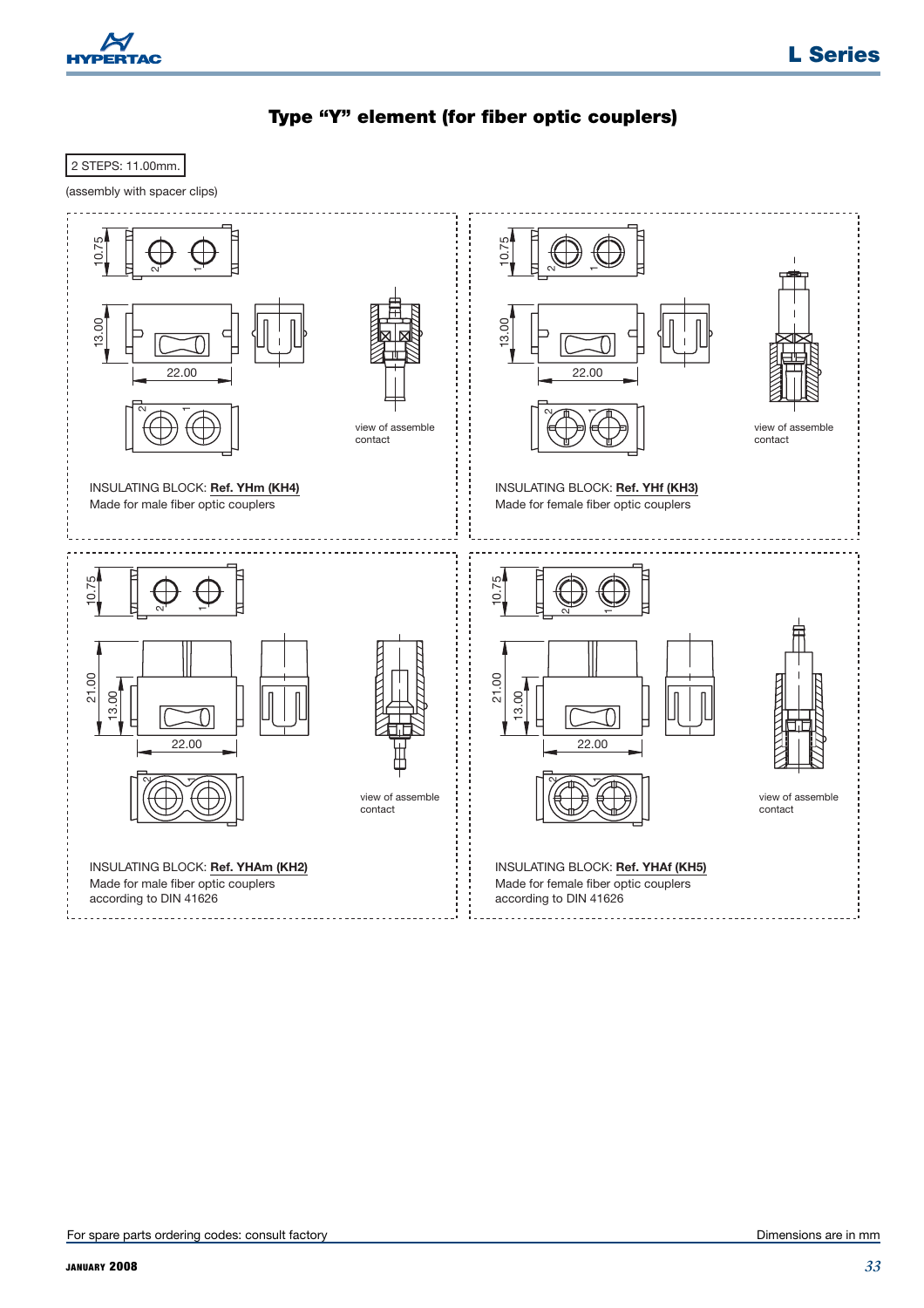

#### **Type "O" Jackscrew**





#### **RECEPTACLE side connector**

2 STEPS: 11.00mm.



**NOTE** Prefered for "BV" series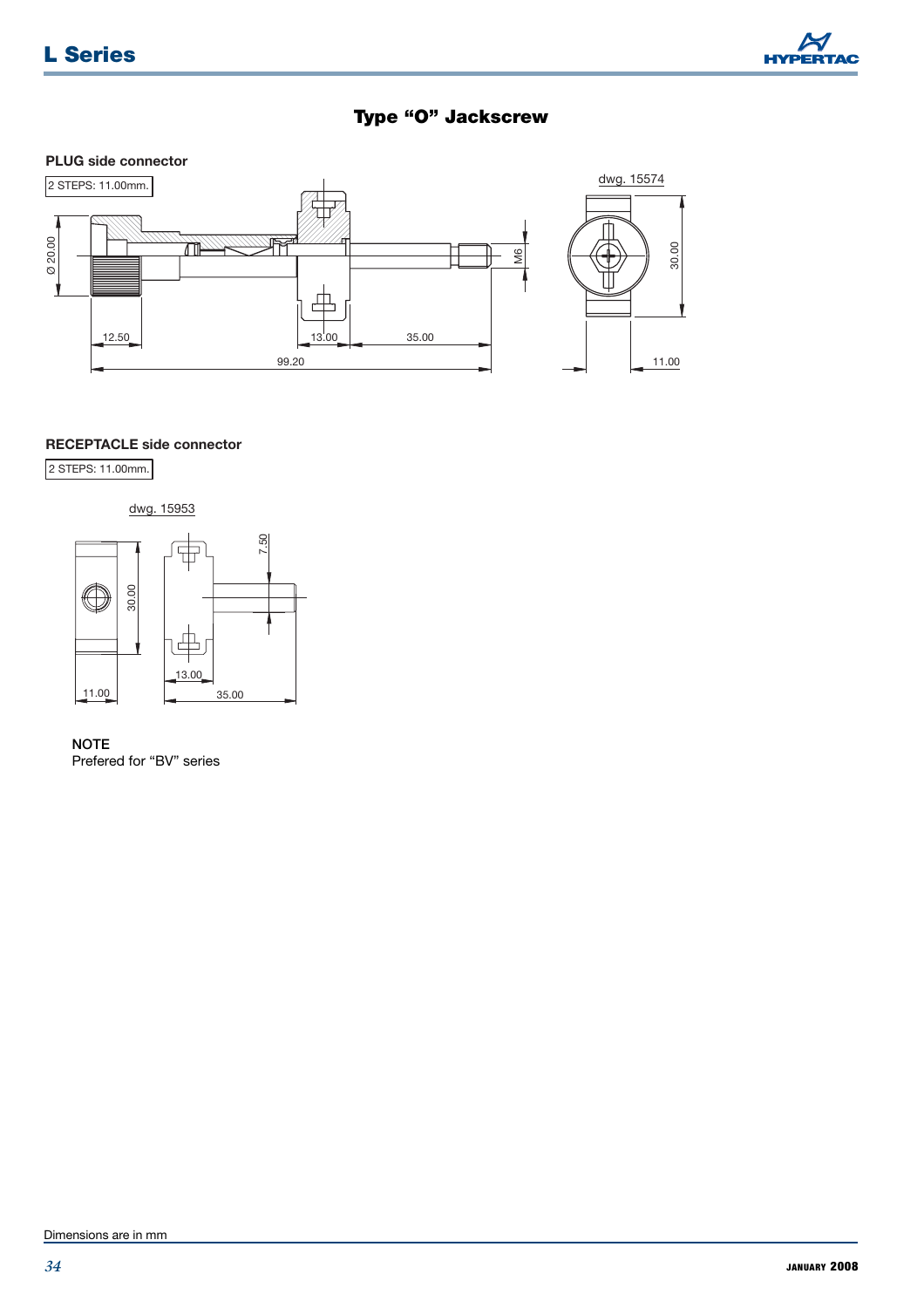

#### **Type "2" Jackscrew**

#### **PLUG side connector**



| Application                | А     | Ref. Dwg |
|----------------------------|-------|----------|
| All series                 | 77.20 | 15373    |
| Series V<br>2 cable clamps | 90.20 | 15374    |

2 STEPS: 11.00mm.

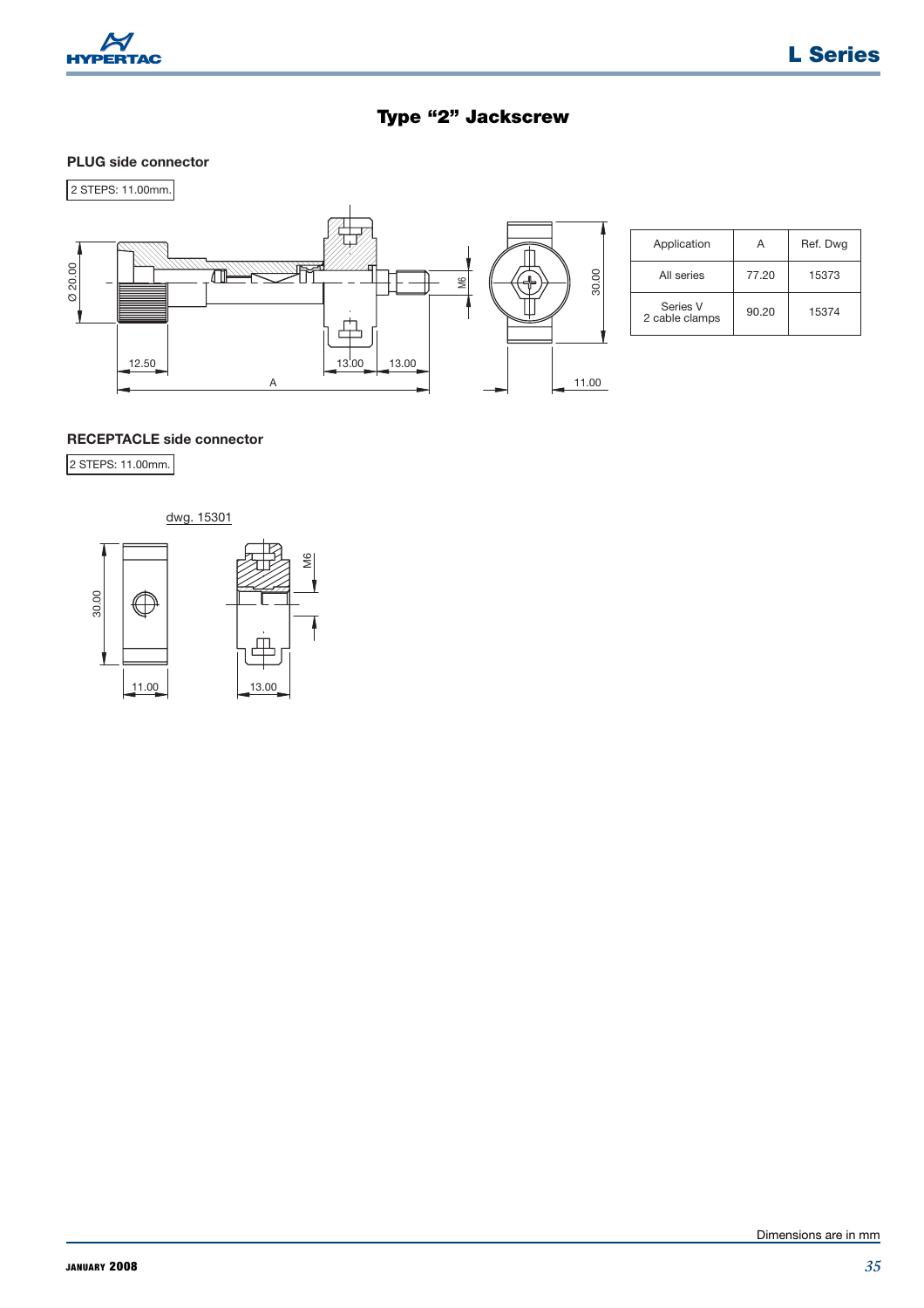

#### **Panel cutout**











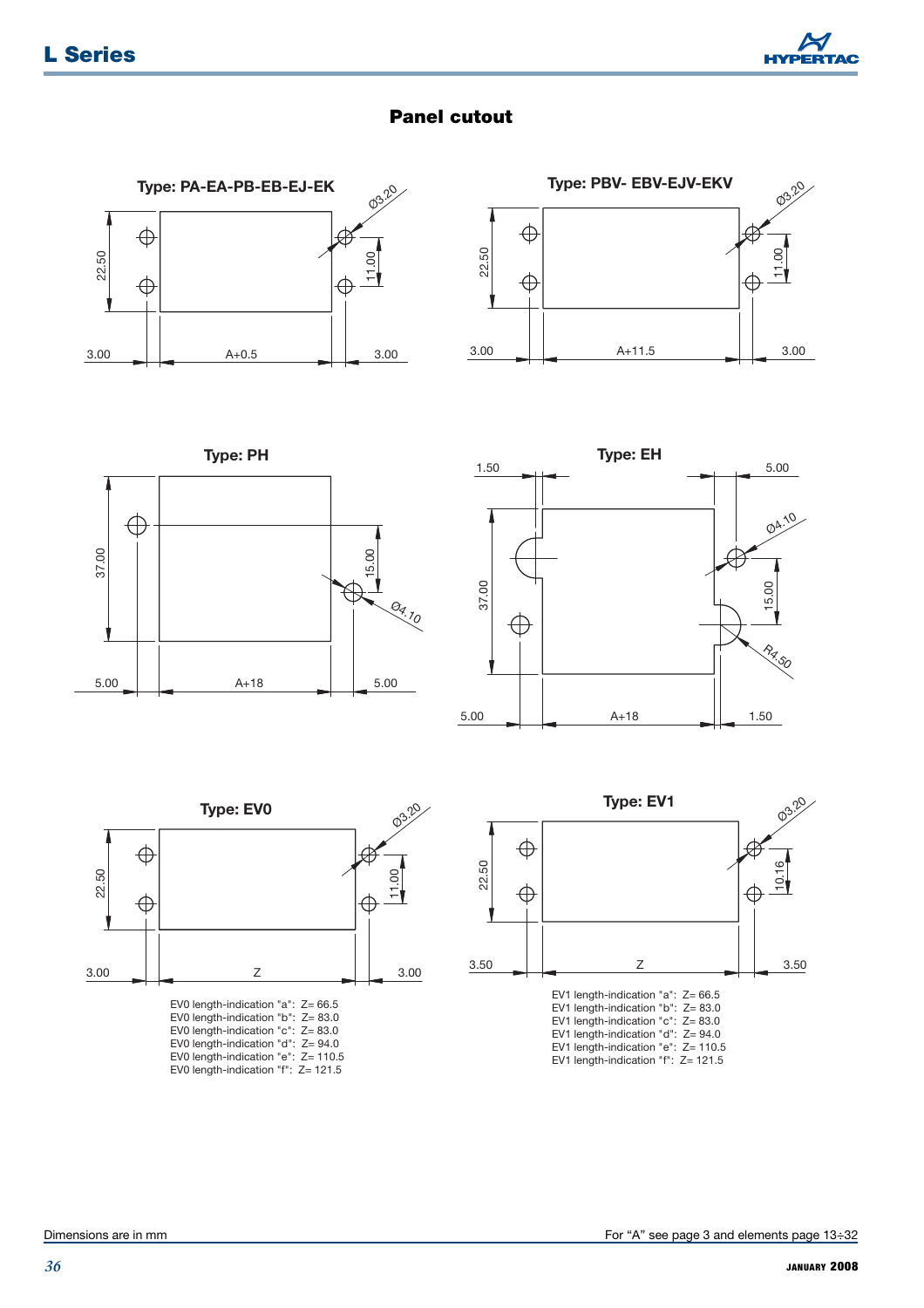# Advanced Solutions<br>for Every Application



#### Military and Aerospace

Hypertac is a major supplier of interconnect products to the world's leading civil and military aerospace manufacturers. From civil airlines to new generation strike fighter aircrafts, Hypertac connector solutions are used extensively on all systems where reliability is a must.



### Medical

Medical applications cannot accept any form of compromise on performance or quality: the stakes are far too high when life is involved. That's why Hypertac products are used extensively in areas where integrity is essential to the well being of the patient.



#### Space

From satellites to rocket launchers, Hypertac offers a range of ESA approved connectors delivering the essential quality, reliability, and longevity of operation that are required for such demanding applications.

## Test and Measurement

Test equipment applications rely on the integrity of the components used within them. Hypertac custom modular connectors ensure superior longevity and extremely low mating forces even when using a high connection count.





#### Mass Transit

Hypertac experience in signal and power connectors for the rail traction results in customer-driven, reliable solutions with an easy use and unlimited application possibilities. Hypertac products conform to the main international standards and have earned the trust of the railways industry.

### **Industrial**

Industrial and machine tool product applications demand top quality interconnect systems at the lowest possible cost. Hypertac products offer a low cost of ownership associated with high quality and reliable performance even in the harshest environments.